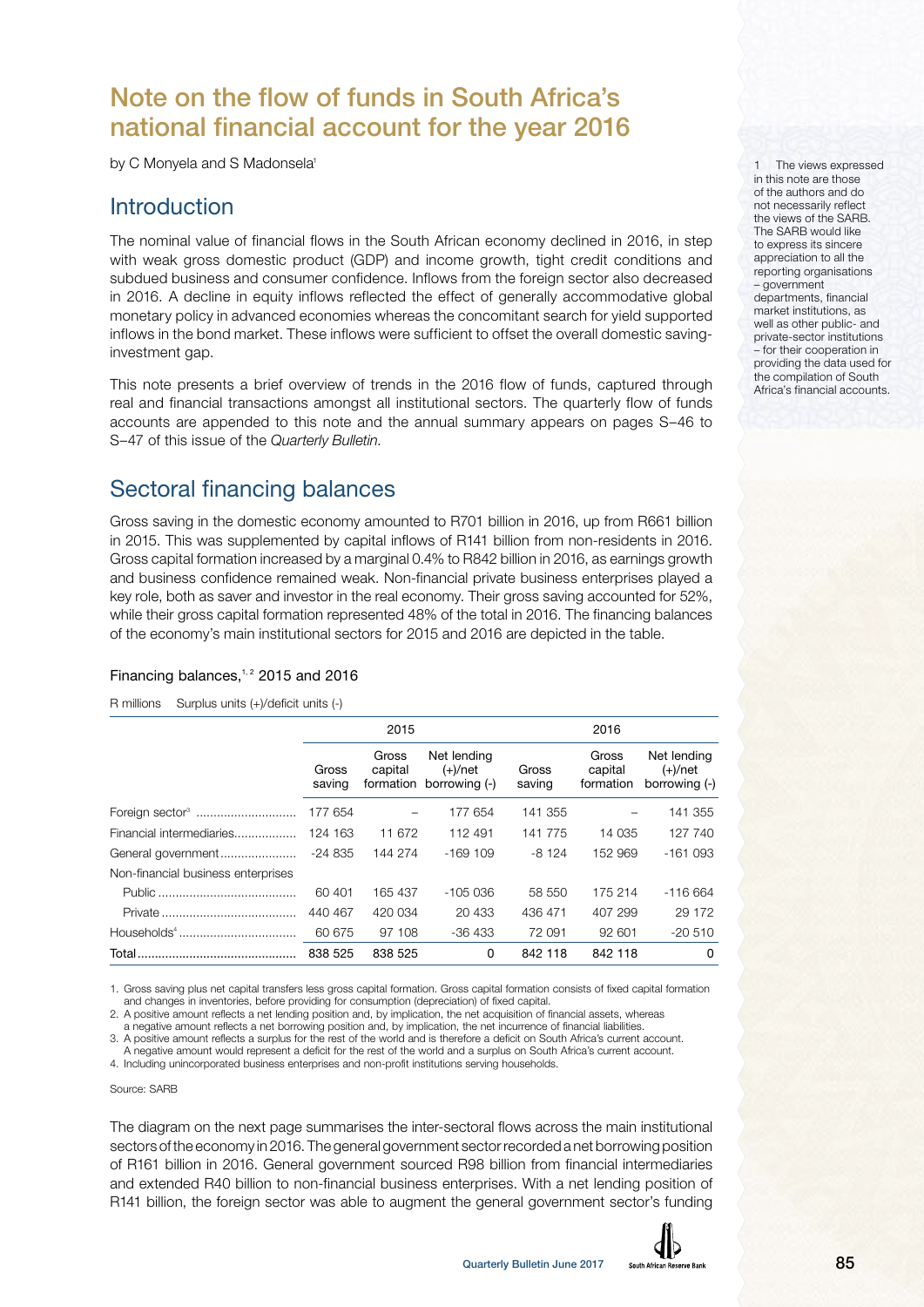by R136 billion and extended R23 billion to local financial intermediaries. In turn, foreign sector received funds amounting to R18 billion from non-financial business enterprises. Furthermore, financial intermediaries' net lending position of R128 billion enabled them to extend R67 billion to non-financial business enterprises, thereby partly financing the latter's shortfall of R87 billion. At the same time financial intermediaries received R14 billion from households.

#### Net inter-sectoral flows of funds, 2016

R billions



Note: Numbers may not balance perfectly due to rounding off. The numbers inside the boxes represent the net lending (+) or borrowing (-) positions of the sectors, and those outside the boxes illustrate inter-sectoral flow of funds and the direction of flows. To calculate the net lending or borrowing position of each sector, inflows are treated as negatives and outflows as positives.

#### Source: SARB

The graph below displays the contribution of financial instruments to intermediation in 2015 and 2016. Cash and deposits as an asset class was the most used financial instrument in 2016, representing 37% of total financial intermediation. This was followed by interest bearing securities, credit extension and shares, accounting for 20%, 16% and 12% respectively in 2016. At 37% cash and deposits represented a substantial increase from 21% a year earlier. Over recent years the contribution of credit extension declined.

#### The contribution of financial instruments to intermediation



Source: SARB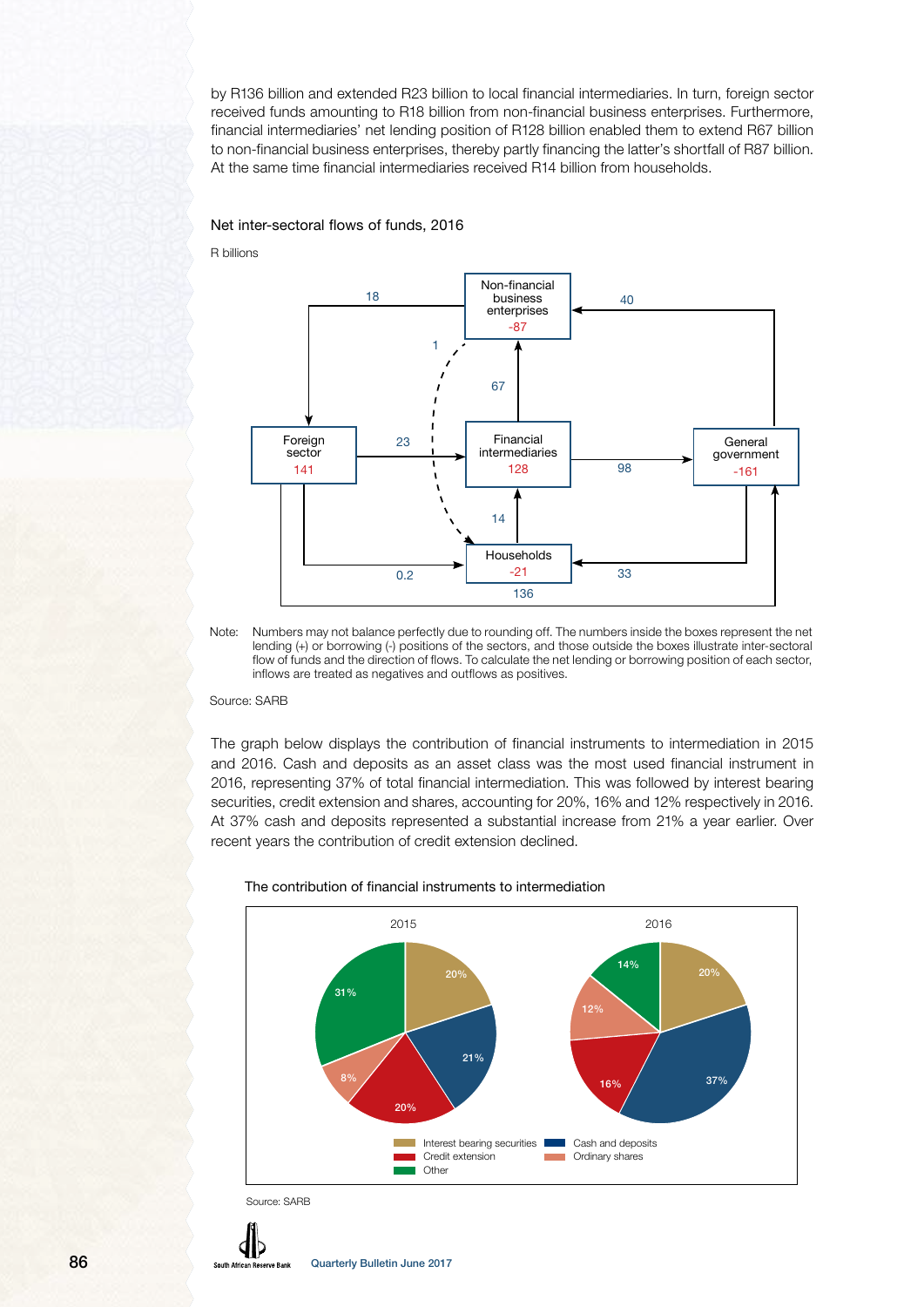# Sectoral analysis

The main institutional sectors' use of various financial instruments to fund their financing shortfalls in 2016 is briefly discussed below. The pattern and magnitude of the use of these instruments depended on, among other factors, demand and supply conditions, macroeconomic fundamentals and considerations for the associated risk-return profiles.

### Foreign sector

Non-residents extended net capital inflows<sup>2</sup> to domestic economic sectors amounting to R141 billion in 2016. Although net inflows were 20% lower than in 2015, it was sufficient to fund the domestic saving-investment gap. Total inflows mainly comprised long-term loans and net purchases of government bonds, with the former playing an important financing role since 2006. These loans tended to emanate from foreign parent companies funding their domestic subsidiaries. However, inflows through net purchases of interest bearing securities increased substantially to R115 billion in 2016. During the same period non-residents incurred liabilities with domestic economic units. This increase in liabilities included loans of R63 billion.



Net capital inflows from the rest of the world

## Financial intermediaries

Financial intermediaries comprise the monetary authority, banks and non-bank financial institutions. These intermediaries source funds from economic agents with surplus resources and lend funds to those with borrowing requirements. In line with subdued real economic growth, the nominal value of financial intermediation decreased in 2016, both in terms of sources and uses of funds. Intermediaries sourced R313 billion from various institutional units in 2016, consisting of monetary deposits and interest in retirement and life funds. The bulk of deposits was received from households and general government. In addition, non-bank financial institutions received funds from the sale of units by unit trusts.

Financial intermediaries' funds were mostly utilised to acquire shares, interest bearing securities and for credit extension in 2016. The acquisition of interest bearing securities and shares jointly amounted to R192 billion in 2016, while funds intermediated through credit extension amounted to R203 billion. Credit extension was mainly channelled to non-financial private business enterprises, as households' capacity to borrow was constrained by both demand and supply side factors.

2 The difference between nonresidents' financial assets and liabilities.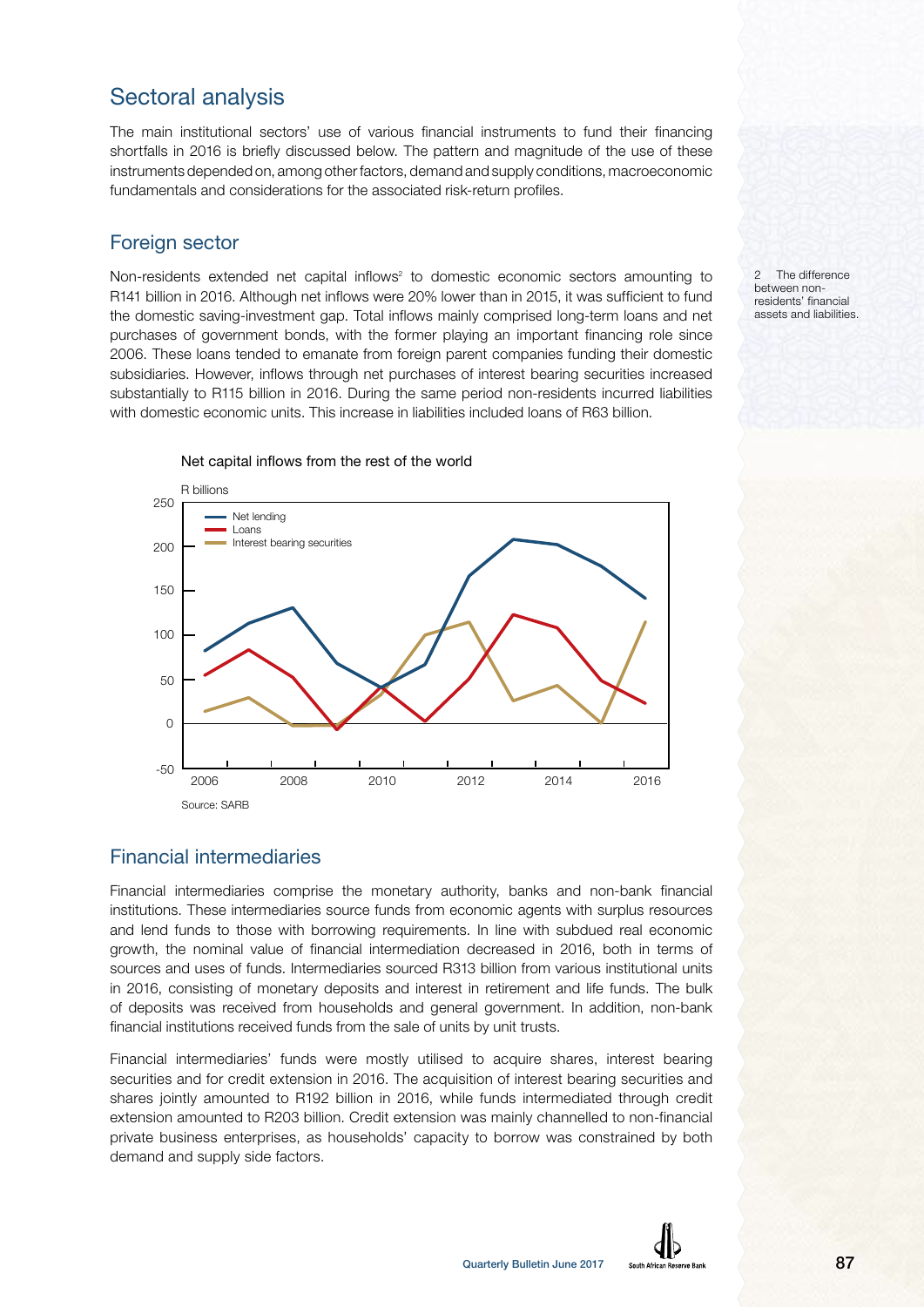#### Financial intermediation by main instruments



### General government

The moderation in real economic growth continued to constrain the general government sector's revenue collection in 2016. General government's borrowing requirement remained elevated, as its expenditure continued to increase on account of prior commitments. Nevertheless, general government's deficit narrowed from R169 billion in 2015 to R161 billion in 2016. To finance the borrowing requirement, government issued bonds to the value of R192 billion and Treasury bills to the value of R42 billion. The amount sourced through government bonds included R61 billion raised in foreign bonds during 2016. Furthermore, an amount of R10 billion was sourced from the domestic banking sector through bank loans and advances to augment the funding shortfall. Non-residents acquired R141 billion worth of long-term government bonds, while banks increased their holdings by R50 billion and non-bank financial intermediaries by R43 billion in 2016. Over the same period, the authorities redeemed domestic government bonds worth R25 billion.



#### General government funding through long-term bonds by sector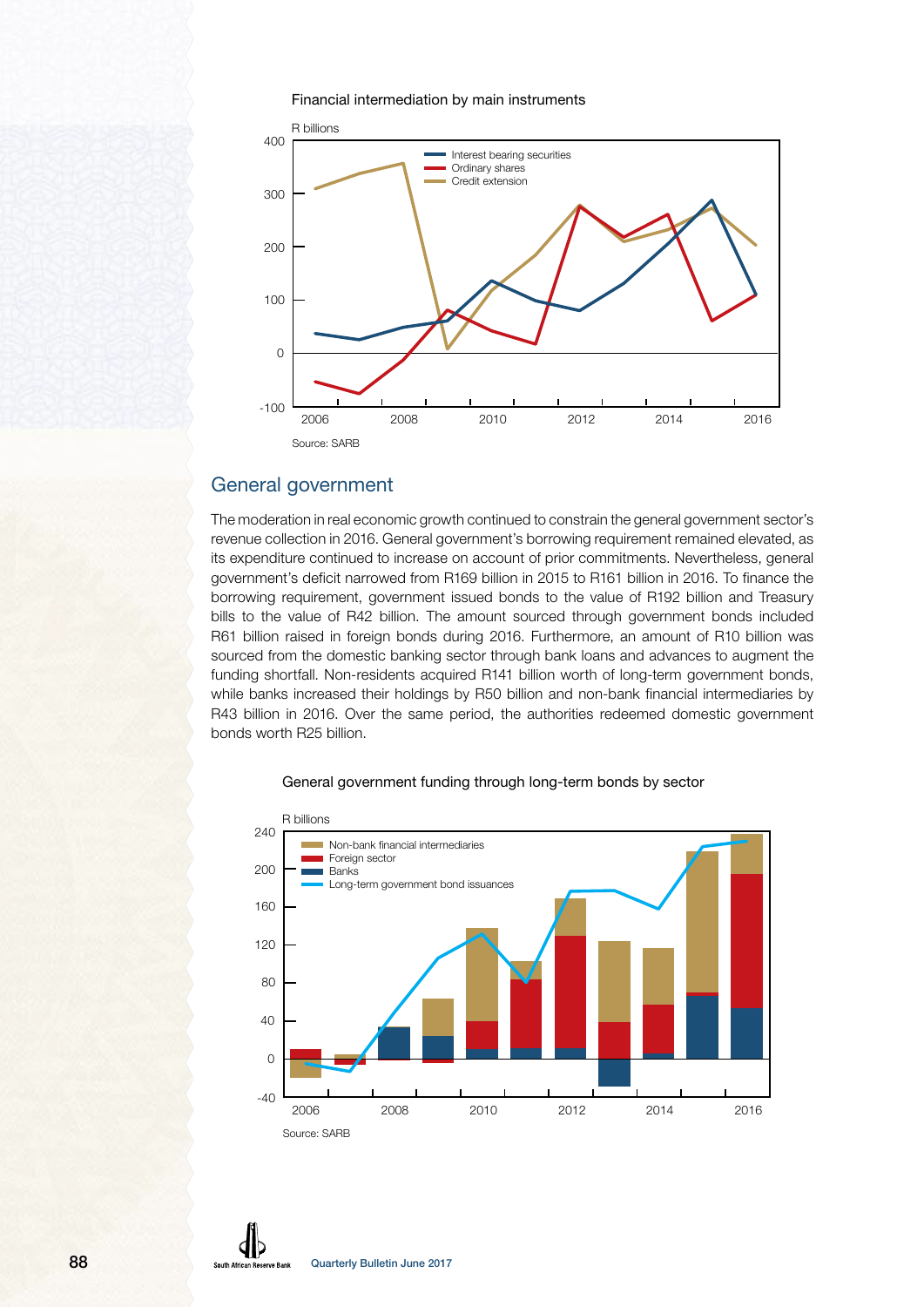## Non-financial business enterprises

Subdued domestic demand conditions weighed on non-financial business enterprises' flows in 2016. This was also evident in low business and consumer confidence. Accordingly, the sector's total flows contracted in 2016 along with a significant decline in financial asset flows and a marginal decline in gross capital formation flows. However, as a share of total sectoral asset flows the latter grew from 70% in 2015 to 78% in 2016. Financial asset flows amounted to R166 billion in 2016 from R256 billion a year earlier, mainly driven by deposits.

Capital spending by non-financial public business enterprises was largely related to the electricity and transport industries, while private companies' capital outlays included mainly construction work, plants for vehicle assembly, and investment in machinery and equipment. Total non-financial business enterprises continued to represent the largest share of total gross capital formation at 69%. Over the same period, this sector's incurrence of financial liabilities amounted to R253 billion, as it absorbed the bulk of loans extended by banks. Thus, non-financial business enterprises had a financing shortfall of R87 billion in 2016, primarily due to state-owned enterprises.



Asset mix of non-financial business enterprises' financial flows

#### **Households**

The household sector registered a deficit position of R21 billion in 2016, as its ability to borrow weakened along with poor real economic and income growth, limited employment creation and stricter lending criteria. Credit acquisition by households weakened further in 2016. Growth in bank loans and advances to households in particular slowed significantly in 2016, largely due to a deceleration in instalment sale financing. Mortgage loans to households fell from R39 billion in 2015 to R30 billion in 2016. This level of borrowing brought the sector's incurrence of liabilities to R221 billion. Parallel to these developments, households' flows for the acquisition of financial assets grew at a comparatively faster pace, driven by deposit holdings and interest in retirement and life funds.

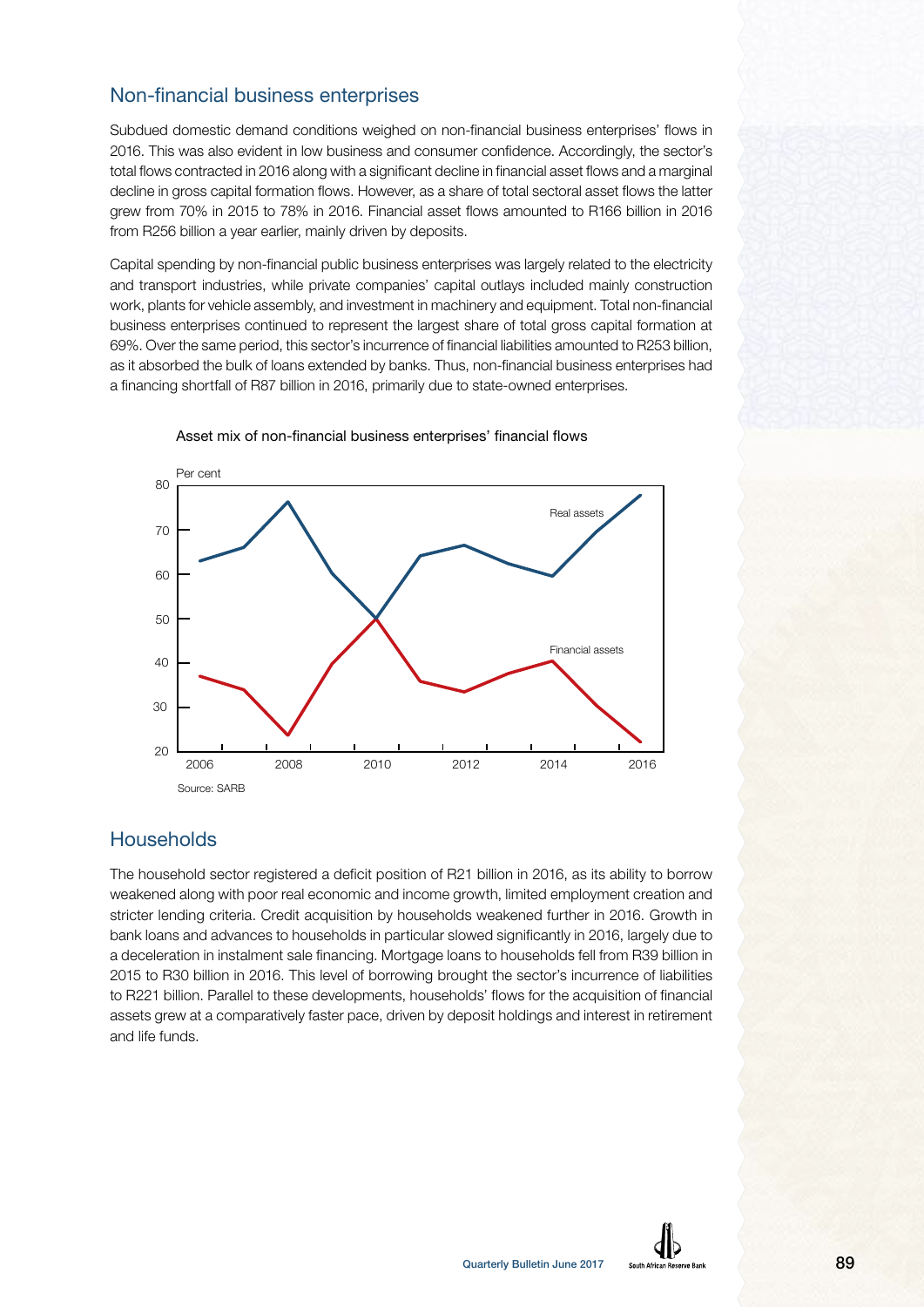#### Household borrowing by type of credit



# Summary and conclusion

The nominal value of total financial intermediation in South Africa declined in 2016, underscoring the prevailing weaknesses in real economic activity. The decline was evident across most institutional sectors of the economy, reflecting the need to implement structural changes to reposition the economy on a sustainable growth path. The national financial accounts analysis for 2016 revealed that:

- Foreign sector inflows into the domestic economy continued, albeit at a slower pace.
- Financial intermediation through both credit extension and the acquisition of interest bearing securities slowed.
- The general government sector's deficit narrowed.
- Non-financial business enterprises' capital formation declined slightly.
- Households' capacity to spend weakened.

# **References**

Meyer, D H and Nhleko, Z. 2003. 'A note on flows of funds in South Africa's national financial accounts for the year 2001'. Quarterly Bulletin, No. 227, March. Pretoria: South African Reserve Bank: 89-96.

Monyela, C and Nhleko, Z. 2012. 'Note on the flow of funds in South Africa's national financial account for the year 2011'. Quarterly Bulletin, No. 264, June. Pretoria: South African Reserve Bank: 68-81.

National Treasury. 2017. 'Budget Review 2017'. February.

Nhleko, Z and Monyela, C. 2010. 'Note on flows of funds in South Africa's national financial accounts for the year 2009'. Quarterly Bulletin, No. 256, June. Pretoria: South African Reserve Bank: 67-83.

South African Reserve Bank. Quarterly Bulletin, various issues.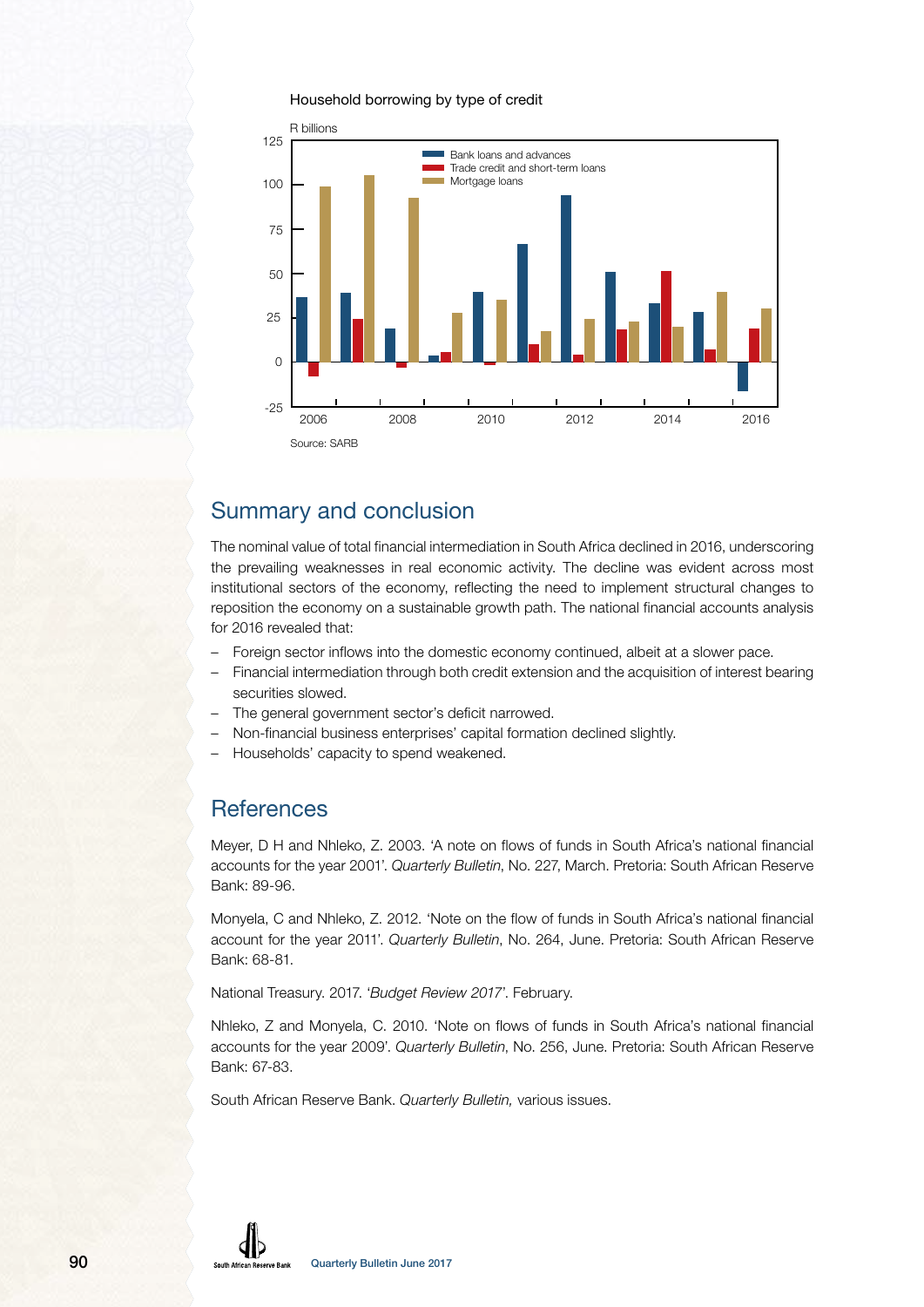# Flow of funds tables

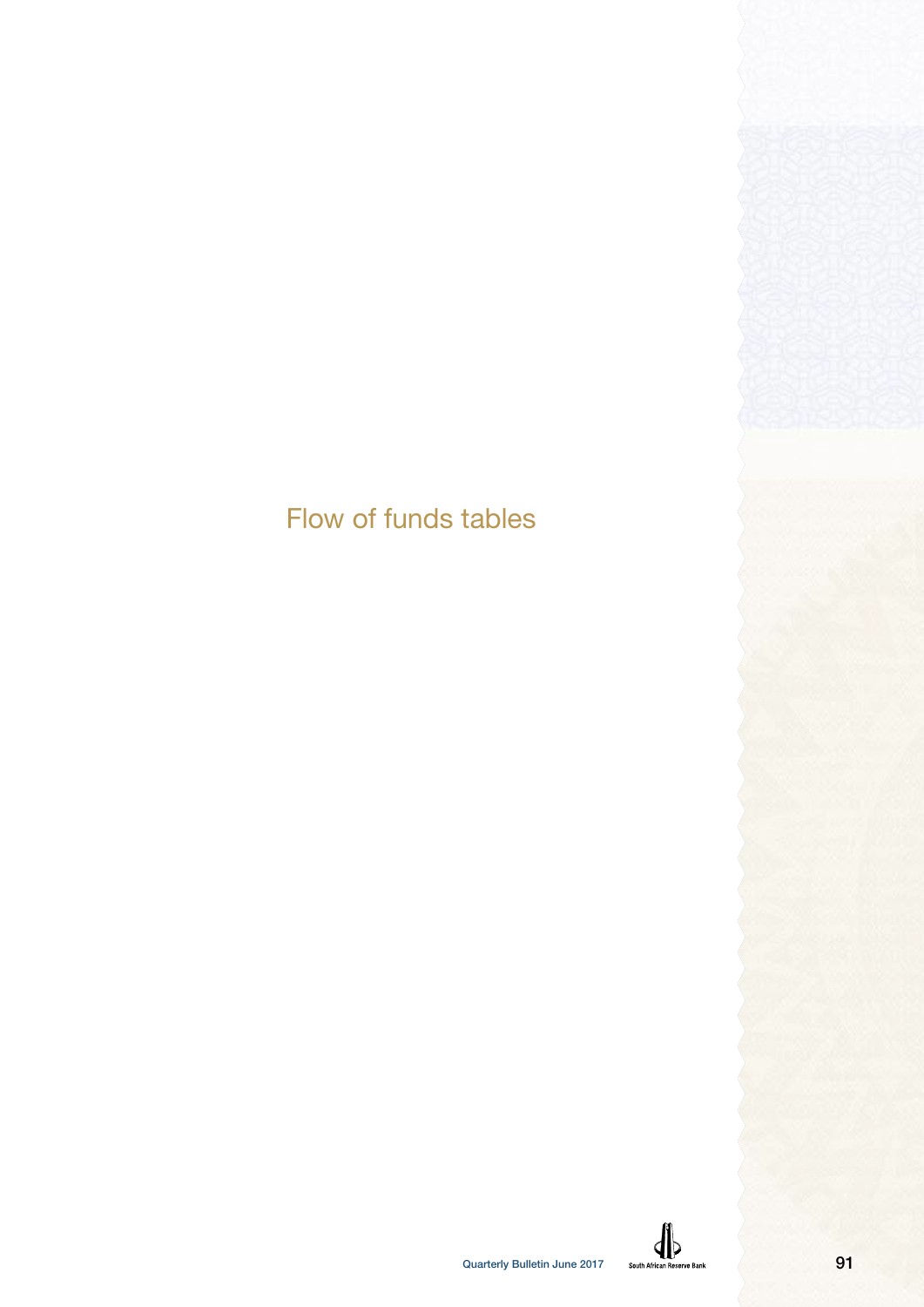#### National financial account Flow of funds for the first quarter  $2016<sup>1</sup>$

R millions

|                                                                                           |           |           |                |                       |                  |                                                | Financial intermediaries                         |         |                                     |          |                                    |          |
|-------------------------------------------------------------------------------------------|-----------|-----------|----------------|-----------------------|------------------|------------------------------------------------|--------------------------------------------------|---------|-------------------------------------|----------|------------------------------------|----------|
| Sectors                                                                                   | sector    | Foreign   |                | Monetary<br>authority |                  | Other monetary<br>$in$ stitutions <sup>2</sup> | Public<br>Investment<br>Corporation <sup>3</sup> |         | Insurers and<br>retirement<br>funds |          | Other<br>financial<br>institutions |          |
| Transaction items                                                                         | S         | U         | S              | U                     | S                | U                                              | S                                                | U       | S                                   | U        | S                                  | U        |
| Consumption of fixed capital <sup>4</sup><br>2.                                           | 63 183    |           | 1 203<br>20    |                       | 17972<br>4 0 8 7 |                                                |                                                  |         | 13 123<br>451                       |          | 3 2 7 9<br>773                     |          |
| З.                                                                                        | 43        | 104       |                |                       |                  |                                                |                                                  |         |                                     |          | 3755                               |          |
| 4.                                                                                        |           |           |                | 28                    |                  | 2 7 3 1                                        |                                                  |         |                                     | 101      |                                    | 285      |
| 5. Net lending (+)/net borrowing (-) (S)<br>Net financial investment (+) or (-) (U)<br>6. | 63 122    | 63 122    | 1 1 9 5        | 1 1 9 5               | 19 328           | 19 328                                         |                                                  |         | 13 473                              | 13473    | 7 5 2 2                            | 7 5 2 2  |
| 7. Net incurrence of financial liabilities                                                |           |           |                |                       |                  |                                                |                                                  |         |                                     |          |                                    |          |
|                                                                                           | $-184614$ |           | $-9437$        |                       | $-49181$         |                                                | 15 963                                           |         | 24 5 95                             |          | 12 770                             |          |
| 8. Net acquisition of financial assets                                                    |           | -121 492  |                | $-8242$               |                  | $-29853$                                       |                                                  | 15 963  |                                     | 38 068   |                                    | 20 29 2  |
| 9. Gold and other foreign reserves                                                        | $-4213$   |           |                | $-4213$               |                  |                                                |                                                  |         |                                     |          |                                    |          |
| 10. Cash and demand monetary deposits <sup>5</sup>                                        |           | $-3480$   | 3853           | 8                     | 14 579           | 1 0 6 3                                        |                                                  | $-644$  |                                     | 13 230   |                                    | 11 058   |
| 11. Short/Medium-term monetary deposits <sup>5</sup>                                      |           | $-11890$  | 197            | 28 508                | $-14879$         |                                                |                                                  | $-4081$ |                                     | $-5932$  |                                    | -36 423  |
| 12. Long-term monetary deposits <sup>5</sup>                                              |           | 2 0 4 5   |                |                       | 31 982           |                                                |                                                  | $-725$  |                                     | $-2006$  |                                    | 38 139   |
| 13. Funds placed with other financial institutions                                        | $-1204$   | 359       |                |                       |                  | -996                                           |                                                  | 1 2 9 2 |                                     | $-6879$  | 25 702                             | $-1204$  |
| 14. Funds placed with other institutions                                                  | $-17770$  |           |                |                       |                  | $-11353$                                       | 15 963                                           | 253     | 253                                 | 8146     |                                    | -11 660  |
|                                                                                           | $-1074$   |           |                | 1973                  |                  | $-7999$                                        |                                                  |         |                                     | 1852     |                                    | 1 1 6 2  |
|                                                                                           | $-20711$  |           | 76             | $-18200$              | $-445$           | $-2472$                                        |                                                  | 462     |                                     | $-612$   | -41                                | 10 064   |
|                                                                                           | $-2858$   |           | 2 500          | $-17912$              | 1 303            | 69 104                                         |                                                  |         | 283                                 |          | 12 001                             |          |
| 18. Trade credit and short-term loans                                                     | $-237$    | $-12551$  | $-1741$        | $-46$                 | 23 243           | $-5323$                                        |                                                  |         | 11 799                              | 162      | 121                                | $-105$   |
| 19. Short-term government bonds                                                           |           |           |                | 258                   |                  | 21 906                                         |                                                  | $-1$    |                                     | $-19308$ |                                    | $-5182$  |
| 20. Long-term government bonds                                                            | $-472$    | 33790     |                |                       |                  | $-1.399$                                       |                                                  | $-243$  |                                     | 6071     |                                    | 2982     |
| 21. Non-marketable government bonds <sup>6</sup>                                          |           | -225      |                | 1973                  |                  |                                                |                                                  |         |                                     |          |                                    |          |
| 22. Securities of local governments                                                       |           |           |                |                       |                  | 52                                             |                                                  |         |                                     | 289      |                                    | $-341$   |
| 23. Securities of public enterprises                                                      | 508       | -12 387   | $-179$         |                       |                  | 4717                                           |                                                  | 5 5 0 1 |                                     | 5654     | 792                                | 1885     |
| 24. Other loan stock and preference shares                                                | $-2314$   | $-174$    |                |                       | 1012             | 13 532                                         |                                                  | 1 1 5 0 | $-403$                              | 10151    | 638                                | 891      |
|                                                                                           | $-18232$  | 14 916    |                | $-100$                | 502              | $-2498$                                        |                                                  | 8 2 0 4 | 216                                 | 54 937   |                                    | 12 634   |
| 26. Foreign branch/head office balances                                                   |           |           |                |                       |                  |                                                |                                                  |         |                                     |          |                                    |          |
|                                                                                           | 6 604     |           | $8005$ - 13558 |                       | 484              |                                                |                                                  |         | -42                                 | - 36 484 | 1781                               | 5457     |
|                                                                                           | $-301$    |           |                |                       |                  | 25 4 14                                        |                                                  |         | -3                                  | 268      | 892                                | 464      |
| 29. Interest in retirement and life funds <sup>7</sup>                                    |           | $-740$    |                |                       |                  | 382                                            |                                                  |         | 28 087                              |          |                                    |          |
|                                                                                           | $-148843$ | $-147053$ |                |                       |                  | -144 880 <b>-148 344</b>                       |                                                  |         | $-3987$                             | 2 2 1 5  | $-18534$                           | $-23018$ |
| 31. Amounts receivable/payable                                                            | 519       | -96       | 471            | 3                     |                  | 5 0 3 9                                        |                                                  |         | 862                                 | 14 196   | $-500$                             | 8905     |
|                                                                                           | 25 984    | 7989      | $-1056$        | -494                  | 37 688           | 9 2 4 2                                        |                                                  | 4795    | $-12352$                            | $-7662$  | $-9811$                            | 4 4 3 8  |
|                                                                                           |           |           |                |                       | 230              | 80                                             |                                                  |         | $-118$                              | -220     | $-271$                             | 146      |

S = Sources, i.e., net increase in liabilities at transaction value.

U = Uses, i.e., net increase in assets at transaction value.

KB230

1. A negative amount reflects a decrease in that item. In the case of liabilities (sources) it denotes a reduction in the available sources of funds and in the case of assets (uses) it indicates an additional source<br>of fun

2. Including mutual banks and the Postbank.<br>3. Before April 2005 the Public Investment Commissioners.<br>4. As taken from the national income (and production) accounts.<br>5. Namely deposits with the South African Reserve Bank (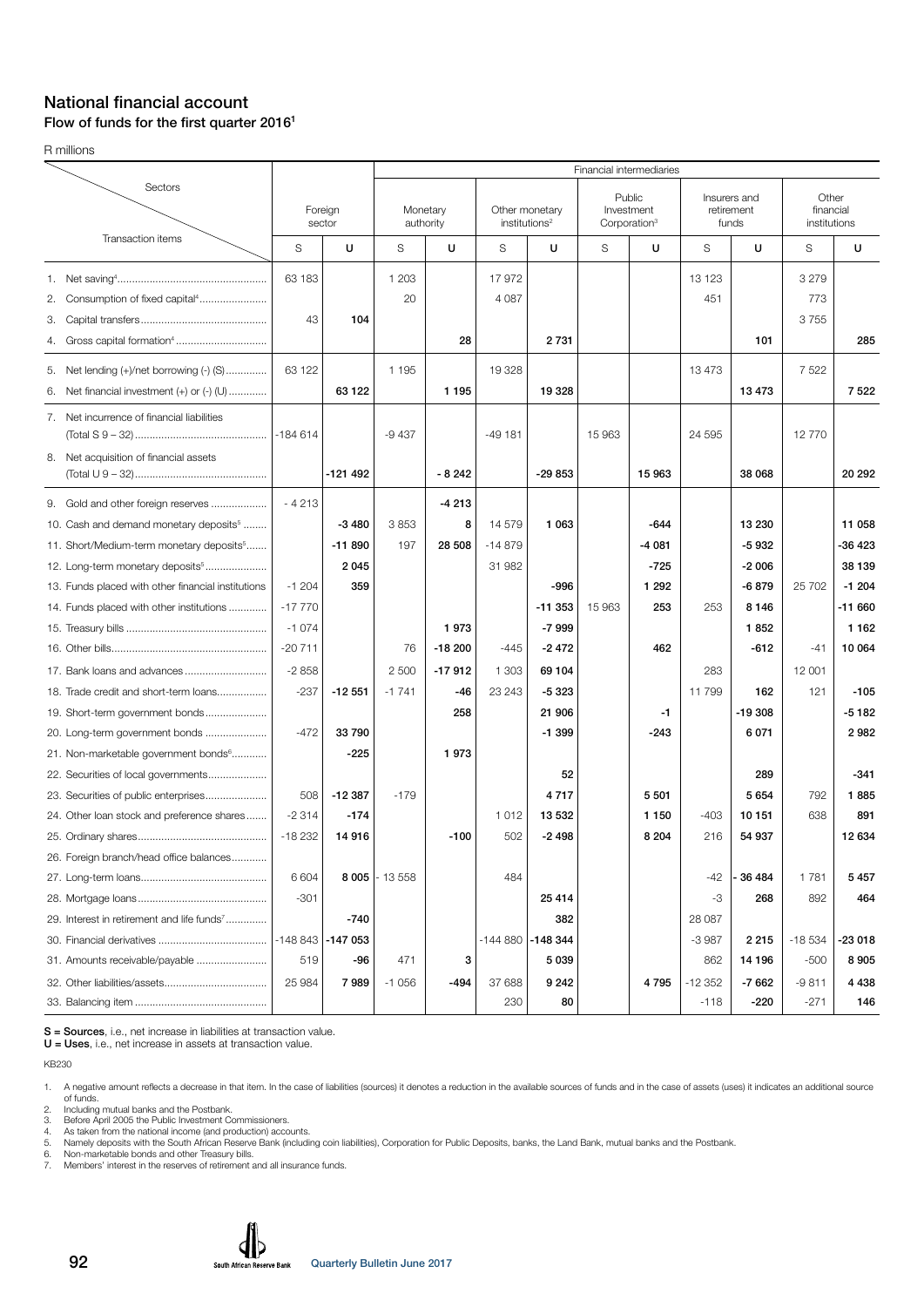### National financial account (continued) Flow of funds for the first quarter  $2016<sup>1</sup>$

R millions

|          |                   | General government |             |          |          | Corporate business enterprises |          |          |             |          |            |                                                                  |
|----------|-------------------|--------------------|-------------|----------|----------|--------------------------------|----------|----------|-------------|----------|------------|------------------------------------------------------------------|
|          | Central           |                    |             |          |          |                                |          |          |             |          |            | Sectors                                                          |
|          | and<br>provincial |                    | Local       |          | Public   |                                | Private  |          | Households, |          |            |                                                                  |
|          | governments       |                    | governments |          | sector   |                                | sector   |          | etc.        |          | Total      |                                                                  |
| S        | U                 | S                  | U           | S        | U        | S                              | U        | S        | U           | S        | U          | Transaction items                                                |
| 16879    |                   | $-7499$            |             | $-8007$  |          | 132                            |          | -59 835  |             | 40 430   |            | 1. Net saving <sup>4</sup>                                       |
| 15 269   |                   | 5 6 4 3            |             | 20414    |          | 88 234                         |          | 16 095   |             | 150 986  |            | 2.<br>Consumption of fixed capital <sup>4</sup>                  |
|          | 28 003            | 10 907             |             | 8 0 0 0  |          | 674                            | 15       | 4 7 7 1  | 28          | 28 150   | 28 150 3.  | Capital transfers                                                |
|          | 21 402            |                    | 16 321      |          | 39 233   |                                | 88 4 23  |          | 22 892      |          | 191 416 4. | Gross capital formation <sup>4</sup>                             |
|          |                   |                    |             |          |          |                                |          |          |             |          |            |                                                                  |
| $-17257$ |                   | $-7270$            |             | $-18826$ |          | 602                            |          | $-61889$ |             |          |            | 5. Net lending (+)/net borrowing (-) (S)                         |
|          | $-17257$          |                    | $-7270$     |          | $-18826$ |                                | 602      |          | -61 889     |          |            | Net financial investment $(+)$ or $(-)$ (U)<br>6.                |
|          |                   |                    |             |          |          |                                |          |          |             |          |            | Net incurrence of financial liabilities<br>7.                    |
| $-17672$ |                   | 21 008             |             | 10 1 26  |          | 62 4 4 6                       |          | 78 924   |             | $-35072$ |            | $(Total S 9 - 32)$                                               |
|          |                   |                    |             |          |          |                                |          |          |             |          |            | Net acquisition of financial assets<br>8.                        |
|          | -34 929           |                    | 13738       |          | $-8700$  |                                | 63 048   |          | 17035       |          | $-35072$   | (Total U 9 - 32)                                                 |
|          |                   |                    |             |          |          |                                |          |          |             | $-4213$  |            | $-4213$ 9. Gold and other foreign reserves                       |
|          | -40 823           |                    | 3506        |          | 1 3 8 7  |                                | 30 031   |          | 3096        | 18 4 32  |            | 18 432   10. Cash and demand monetary deposits <sup>5</sup>      |
|          | 12 603            |                    | 11 178      |          | 12 4 54  |                                | $-27028$ |          | 5929        | $-14682$ |            | -14 682 11. Short/Medium-term monetary deposits <sup>5</sup>     |
|          | 528               |                    | $-613$      |          | $-1.386$ |                                | $-7612$  |          | 3612        | 31 982   |            | 31 982   12. Long-term monetary deposits <sup>5</sup>            |
|          |                   |                    | 10          | 673      | 245      |                                | 29 622   |          | 2722        | 25 171   |            | 25 171   13. Funds placed with other financial institutions      |
|          | 3639              |                    |             |          |          | 46                             | 9 0 3 9  |          | 428         | $-1508$  |            | -1 508   14. Funds placed with other institutions                |
| 2 6 3 3  |                   |                    |             |          |          |                                | 4571     |          |             | 1559     |            | 1 559   15. Treasury bills                                       |
|          | 114               |                    |             | 176      | 197      | 12 505                         | 2 0 0 7  |          |             | $-8440$  |            | $-8440$   16. Other bills                                        |
| $-19098$ |                   | $-459$             |             | 7814     |          | 38 4 68                        |          | 11 238   |             | 51 192   |            | 51 192   17. Bank loans and advances                             |
| $-133$   | $-1313$           | 942                | 380         | $-1273$  | 366      | $-26405$                       | 16 196   | $-2981$  | 5 5 6 9     | 3 3 3 5  |            | 3 335   18. Trade credit and short-term loans                    |
| $-2327$  |                   |                    |             |          |          |                                |          |          |             | $-2327$  |            | -2 327   19. Short-term government bonds                         |
| 41 479   |                   |                    |             |          | $-166$   |                                |          |          | -28         | 41 007   |            | 41 007 20. Long-term government bonds                            |
| $-17564$ |                   |                    |             |          |          |                                |          |          | $-19312$    | $-17564$ |            | -17 564 $\vert$ 21. Non-marketable government bonds <sup>6</sup> |
|          |                   |                    |             |          |          |                                |          |          |             |          |            | 22. Securities of local governments                              |
|          | -9                |                    |             | 4 2 3 9  |          |                                | -1       |          |             | 5 3 6 0  |            | 5 360 23. Securities of public enterprises                       |
|          | 176               | $-2$               | $-104$      | $-4$     | 687      | 34 256                         | 6874     |          |             | 33 183   |            | 33 183 24. Other loan stock and preference shares                |
|          | 1 3 4 5           |                    |             | 236      | -335     | 97 101                         | $-9274$  |          | -6          | 79823    |            | 79 823 $ 25$ . Ordinary shares                                   |
|          |                   |                    |             |          |          |                                |          |          |             |          |            | 26. Foreign branch/head office balances                          |
| $-494$   | $-12476$          | $-4745$            | $-210$      | 8 9 0 3  | 83       | $-28216$                       | 6 341    | 51       | 52          | $-29232$ |            | -29 232 $ 27.$ Long-term loans                                   |
|          |                   | 546                | 43          | $-185$   |          | 13577                          |          | 11 663   |             | 26 189   |            | 26 189 $ 28$ . Mortgage loans                                    |
|          |                   |                    |             |          | $-1933$  |                                | $-4012$  |          | 34 390      | 28 087   |            | 28 087 29. Interest in retirement and life funds <sup>7</sup>    |
|          |                   |                    |             | 2588     | -29 824  | $-8559$                        | 23 809   |          |             | -322 215 |            | -322 215 30. Financial derivatives                               |
| $-22168$ | 1 2 8 7           | 15 4 98            | $-196$      | $-12705$ | 11 239   | -49 463                        | $-29406$ | 59 040   | $-19417$    | $-8446$  |            | -8 446 31. Amounts receivable/payable                            |
|          |                   | 9 1 7 1            | $-192$      | $-252$   | $-1535$  | $-20627$                       | 12 077   | -87      |             | 28 658   |            | 28 658 32. Other liabilities/assets                              |
|          |                   | 57                 | $-64$       | -84      | $-179$   | $-237$                         | $-186$   |          |             | $-423$   |            | $-423$ 33. Balancing item                                        |
|          |                   |                    |             |          |          |                                |          |          |             |          |            |                                                                  |

S = Sources, i.e., net increase in liabilities at transaction value.

U = Uses, i.e., net increase in assets at transaction value.

KB231

1. A negative amount reflects a decrease in that item. In the case of liabilities (sources) it denotes a reduction in the available sources of funds and in the case of assets (uses) it indicates an additional source<br>6 fund

2. Including mutual banks and the Postbank. 3. Before April 2005 the Public Investment Commissioners.

4. As taken from the national income (and production) accounts.<br>5. Namely deposits with the South African Reserve Bank (including coin liabilities), Corporation for Public Deposits, banks, the Land Bank, mutual banks and t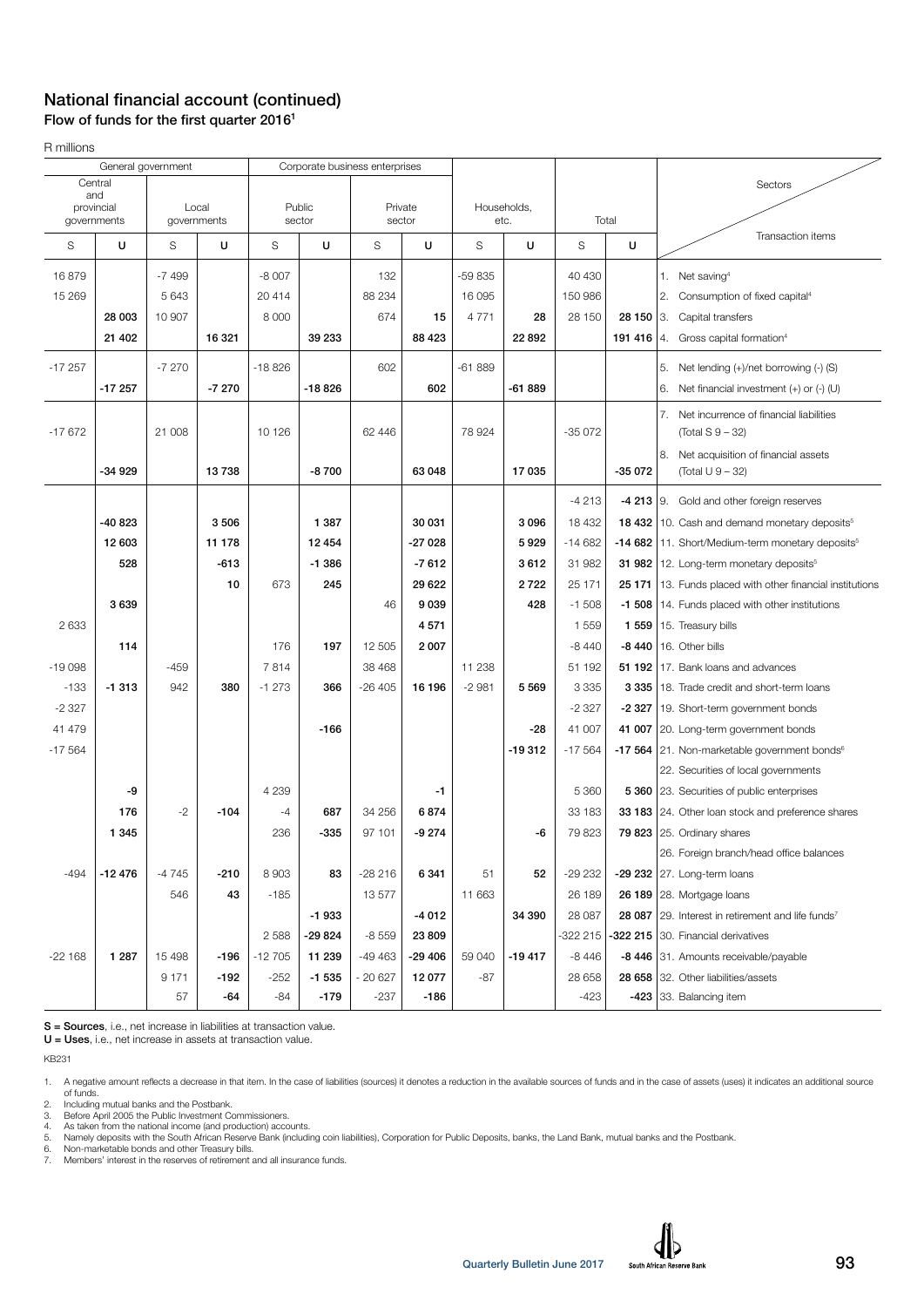#### National financial account Flow of funds for the second quarter 2016<sup>1</sup>

R millions

|                                                         |                   |          |                       |          |                                             |          |                                                  | Financial intermediaries |                                     |          |                                    |         |
|---------------------------------------------------------|-------------------|----------|-----------------------|----------|---------------------------------------------|----------|--------------------------------------------------|--------------------------|-------------------------------------|----------|------------------------------------|---------|
| Sectors                                                 | Foreign<br>sector |          | Monetary<br>authority |          | Other monetary<br>institutions <sup>2</sup> |          | Public<br>Investment<br>Corporation <sup>3</sup> |                          | Insurers and<br>retirement<br>funds |          | Other<br>financial<br>institutions |         |
| Transaction items                                       | S                 | U        | S                     | U        | S                                           | U        | S                                                | U                        | S                                   | U        | S                                  | U       |
|                                                         | 19 698            |          | 1 1 6 6               |          | 6 2 7 5                                     |          |                                                  |                          | 3 6 6 0                             |          | 8675                               |         |
| 2.                                                      |                   |          | 21                    |          | 4 2 4 1                                     |          |                                                  |                          | 523                                 |          | 786                                |         |
| З.                                                      | 44                | 101      |                       |          |                                             |          |                                                  |                          |                                     |          |                                    |         |
| 4.                                                      |                   |          |                       | 32       |                                             | 4 2 5 0  |                                                  |                          |                                     | 80       |                                    | 32      |
| 5.<br>Net lending $(+)/$ net borrowing $(-)$ $(S)$      | 19641             |          | 1 1 5 5               |          | 6 2 6 6                                     |          |                                                  |                          | 4 103                               |          | 9429                               |         |
| Net financial investment $(+)$ or $(-)$ $($ U $)$<br>6. |                   | 19641    |                       | 1 1 5 5  |                                             | 6 2 6 6  |                                                  |                          |                                     | 4 1 0 3  |                                    | 9429    |
| 7. Net incurrence of financial liabilities              | $-92033$          |          | 898                   |          | $-39031$                                    |          | 24 267                                           |                          | 47 495                              |          | 30 556                             |         |
| 8. Net acquisition of financial assets                  |                   | -72 392  |                       | 2053     |                                             | $-32765$ |                                                  | 24 267                   |                                     | 51 598   |                                    | 39 985  |
|                                                         |                   |          |                       |          |                                             |          |                                                  |                          |                                     |          |                                    |         |
| 9. Gold and other foreign reserves                      | $-1191$           |          |                       | $-1191$  |                                             |          |                                                  |                          |                                     |          |                                    |         |
| 10. Cash and demand monetary deposits <sup>5</sup>      |                   | 3 2 4 6  | 3 3 0 3               | -8       | 1971                                        | $-1797$  |                                                  | 978                      |                                     | $-317$   |                                    | $-8456$ |
| 11. Short/Medium-term monetary deposits <sup>5</sup>    |                   | $-1666$  |                       | 83       | $-14843$                                    |          |                                                  | $-4049$                  |                                     | $-2184$  |                                    | -25 379 |
| 12. Long-term monetary deposits <sup>5</sup>            |                   | $-5011$  |                       |          | 44 777                                      |          |                                                  | 3 1 8 3                  |                                     | 4 0 5 0  |                                    | 28 905  |
| 13. Funds placed with other financial institutions      | 509               | $-94$    |                       |          |                                             | 1 0 3 6  |                                                  | -12839                   |                                     | $-1287$  | 41 090                             | 509     |
| 14. Funds placed with other institutions                | $-24889$          |          |                       |          |                                             | $-15866$ | 24 267                                           | 321                      | 321                                 | 16798    |                                    | 3584    |
|                                                         | 5 0 3 3           |          |                       | $-1973$  |                                             | 20742    |                                                  |                          |                                     | -48      |                                    | $-915$  |
|                                                         | $-15171$          |          | $-96$                 | $-16002$ | 1 0 9 5                                     | 893      |                                                  | 685                      |                                     | -52      | $-260$                             | 7722    |
|                                                         | 11 644            |          | 1941                  | 8 4 4 9  | 2 7 0 1                                     | $-29148$ |                                                  |                          |                                     |          | $-6641$                            |         |
| 18. Trade credit and short-term loans                   | 16 063            | $-18796$ | $-180$                | 313      | $-6862$                                     | 14768    |                                                  |                          | 11736                               | 369      | 4 0 0 4                            | 3 1 7 1 |
| 19. Short-term government bonds                         |                   |          |                       | 141      |                                             | 7671     |                                                  |                          |                                     | $-13397$ |                                    | $-392$  |
| 20. Long-term government bonds                          | $-685$            | 39 434   |                       |          |                                             | 5 0 3 4  |                                                  | $-3323$                  |                                     | 17709    |                                    | 5012    |
| 21. Non-marketable government bonds <sup>6</sup>        |                   | $-735$   |                       | $-1973$  |                                             |          |                                                  |                          |                                     |          |                                    |         |
| 22. Securities of local governments                     |                   |          |                       |          |                                             | 14       |                                                  |                          |                                     | 1859     |                                    | $-148$  |
| 23. Securities of public enterprises                    | -84               | 1 634    | $-1241$               |          |                                             | $-1567$  |                                                  | 8 0 9 9                  |                                     | $-1423$  | 584                                | 55      |
| 24. Other loan stock and preference shares              | $-1067$           | $-6491$  |                       |          | $-5677$                                     | 2 1 6 6  |                                                  | 841                      | 7 0 8 1                             | 4784     | $-103$                             | 5 2 4 0 |
|                                                         | 3 2 5 6           | 12 27 2  |                       |          | $-1204$                                     | 3 1 8 7  |                                                  | 27 7 24                  | 1 5 3 5                             | 31 600   |                                    | 18 066  |
| 26. Foreign branch/head office balances                 |                   |          |                       |          |                                             |          |                                                  |                          |                                     |          |                                    |         |
|                                                         | 10 196            | 109      | $-1831$               | $-11$    | $-516$                                      |          |                                                  |                          | -153                                | 18779    | $-5599$                            | -6079   |
|                                                         | 1 0 0 6           |          |                       |          |                                             | 19 29 2  |                                                  |                          |                                     | 49       | 446                                | 530     |
| 29. Interest in retirement and life funds <sup>7</sup>  |                   | $-1041$  |                       |          |                                             | 387      |                                                  |                          | 19829                               |          |                                    |         |
|                                                         | $-94605$          | -100 854 |                       |          | -98 723                                     | $-95896$ |                                                  |                          | -950                                | $-1379$  | 585                                | -114    |
| 31. Amounts receivable/payable                          | $-166$            | 2        | 302                   | 8        | 9982                                        | 79       |                                                  |                          | $-3818$                             | $-16130$ | 692                                | 8316    |
|                                                         | $-1882$           | 5 5 9 9  | $-1300$               | 14 217   | 28 201                                      | 36 180   |                                                  | 2647                     | 11 685                              | $-7886$  | $-3932$                            | 268     |
|                                                         |                   |          |                       |          | 67                                          | 60       |                                                  |                          | 229                                 | -296     | $-310$                             | 90      |

S = Sources, i.e., net increase in liabilities at transaction value.

U = Uses, i.e., net increase in assets at transaction value.

KB230

1. A negative amount reflects a decrease in that item. In the case of liabilities (sources) it denotes a reduction in the available sources of funds and in the case of assets (uses) it indicates an additional source<br>6 fund

2. Including mutual banks and the Postbank. 3. Before April 2005 the Public Investment Commissioners. 4. As taken from the national income (and production) accounts.

5. Namely deposits with the South African Reserve Bank (including coin liabilities), Corporation for Public Deposits, banks, the Land Bank, mutual banks and the Postbank. 6. Non-marketable bonds and other Treasury bills.

7. Ne water more reserved to the reserve Bank (including coin list of the reserve Bank (including coin list of the reserves of retirement and all insurance funds.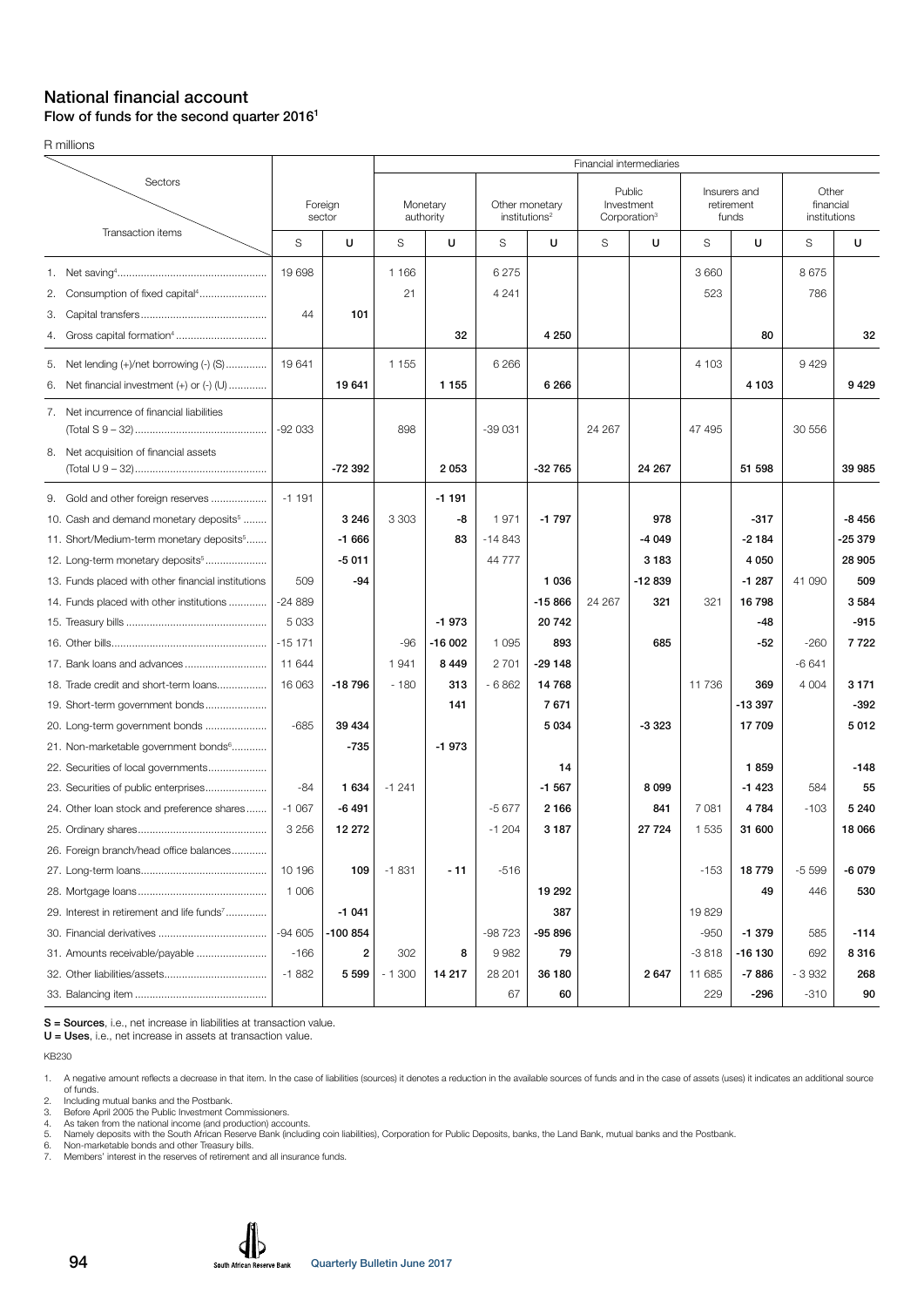#### National financial account (continued) Flow of funds for the second quarter 20161

R millions

|            |             | General government |                      | Corporate business enterprises |                  |          |                   |         |                     |           |            |                                                               |
|------------|-------------|--------------------|----------------------|--------------------------------|------------------|----------|-------------------|---------|---------------------|-----------|------------|---------------------------------------------------------------|
|            | Central     |                    |                      |                                |                  |          |                   |         |                     |           |            | Sectors                                                       |
| and        |             |                    |                      |                                |                  |          |                   |         |                     |           |            |                                                               |
| provincial | governments |                    | Local<br>governments |                                | Public<br>sector |          | Private<br>sector |         | Households,<br>etc. |           | Total      |                                                               |
| S          | U           | S                  | U                    | S                              | U                | S        | U                 | S       | U                   | S         | U          | Transaction items                                             |
| $-17.365$  |             | $-15777$           |                      | $-6283$                        |                  | 30 168   |                   | 27 313  |                     | 57 530    |            | 1. Net saving <sup>4</sup>                                    |
| 15 649     |             | 5824               |                      | 20 987                         |                  | 90 677   |                   | 16 4 28 |                     | 155 136   |            | 2. Consumption of fixed capital <sup>4</sup>                  |
|            | 4738        | 90                 |                      |                                |                  | 571      | 16                | 4 1 7 8 | 28                  | 4883      | 4 8 8 3 3. | Capital transfers                                             |
|            | 20 931      |                    | 16 495               |                                | 45 059           |          | 103 749           |         | 22 038              |           | 212 666    | Gross capital formation <sup>4</sup><br>14.                   |
|            |             |                    |                      |                                |                  |          |                   |         |                     |           |            |                                                               |
| $-27385$   |             | $-26358$           |                      | $-30355$                       |                  | 17651    |                   | 25 853  |                     |           |            | 5. Net lending (+)/net borrowing (-) (S)                      |
|            | -27 385     |                    | -26 358              |                                | $-30355$         |          | 17651             |         | 25 853              |           |            | Net financial investment $(+)$ or $(-)$ (U)                   |
|            |             |                    |                      |                                |                  |          |                   |         |                     |           |            | 7.<br>Net incurrence of financial liabilities                 |
| 65 332     |             | 5 605              |                      | 28 091                         |                  | 89 730   |                   | 29 7 82 |                     | 190 692   |            | (Total S 9 – 32)                                              |
|            |             |                    |                      |                                |                  |          |                   |         |                     |           |            | 8.<br>Net acquisition of financial assets                     |
|            | 37947       |                    | -20 753              |                                | $-2264$          |          | 107 381           |         | 55 635              |           | 190 692    | (Total U 9 - 32)                                              |
|            |             |                    |                      |                                |                  |          |                   |         |                     | $-1191$   |            | -1 191 9. Gold and other foreign reserves                     |
|            | 57 333      |                    | $-8178$              |                                | $-1650$          |          | -43 805           |         | 7928                | 5 2 7 4   |            | 5 274   10. Cash and demand monetary deposits <sup>5</sup>    |
|            | -20 359     |                    | $-11681$             |                                | 830              |          | 30 188            |         | 19374               | $-14843$  |            | -14 843 11. Short/Medium-term monetary deposits <sup>5</sup>  |
|            | 4972        |                    | 380                  |                                | 2972             |          | -930              |         | 6 2 5 6             | 44777     |            | 44 777   12. Long-term monetary deposits <sup>5</sup>         |
|            |             |                    | 35                   | $-66$                          | 994              |          | 45 491            |         | 7688                | 41 533    |            | 41 533   13. Funds placed with other financial institutions   |
|            | 4639        |                    |                      |                                |                  | 28       | $-9893$           |         | 144                 | $-273$    |            | -273   14. Funds placed with other institutions               |
| 7771       |             |                    |                      |                                |                  |          | $-5002$           |         |                     | 12 804    |            | <b>12 804</b>   15. Treasury bills                            |
|            | $-77$       |                    |                      | $-713$                         | $-117$           | 9 1 4 9  | 957               | 5       |                     | $-5991$   | $-5991$    | 16. Other bills                                               |
| 4 3 0 8    |             | 749                |                      | 2049                           |                  | $-4775$  |                   | 32 675  |                     | $-20699$  |            | -20 699   17. Bank loans and advances                         |
|            | $-1409$     | 1 1 1 1            | $-394$               | $-1779$                        | $-218$           | $-55639$ | $-15718$          | 14 167  | 535                 | $-17379$  |            | -17 379   18. Trade credit and short-term loans               |
| $-5977$    |             |                    |                      |                                |                  |          |                   |         |                     | $-5977$   |            | -5 977   19. Short-term government bonds                      |
| 64 021     |             |                    |                      |                                | $-459$           |          |                   |         | $-71$               | 63 336    |            | 63 336 20. Long-term government bonds                         |
| 4 197      |             |                    |                      |                                |                  |          |                   |         | 6905                | 4 1 9 7   |            | 4 197   21. Non-marketable government bonds <sup>6</sup>      |
|            |             | 1 1 8 3            |                      |                                |                  |          | $-542$            |         |                     | 1 1 8 3   |            | 1 183 22. Securities of local governments                     |
|            |             |                    |                      | 7539                           |                  |          |                   |         |                     | 6798      |            | 6 798 23. Securities of public enterprises                    |
|            | $-176$      |                    | 26                   | $\overline{c}$                 | 136              | 16913    | 10 627            |         | -4                  | 17 149    |            | 17 149 24. Other loan stock and preference shares             |
|            | 662         |                    |                      | $-553$                         | 390              | 118 483  | 27 615            |         | $\mathbf{1}$        | 121 517   |            | 121 517 25. Ordinary shares                                   |
|            |             |                    |                      |                                |                  |          |                   |         |                     |           |            | 26. Foreign branch/head office balances                       |
| $-1372$    | $-6125$     | 2014               | 158                  | $-3553$                        | 957              | 17626    | 9500              | 342     | $-134$              | 17 154    |            | 17 154 $ 27$ . Long-term loans                                |
|            |             | 71                 | -9                   | $-872$                         |                  | 14 0 73  |                   | 5 1 3 8 |                     | 19862     |            | 19 862 28. Mortgage loans                                     |
|            |             |                    |                      |                                | 1 2 8 9          |          | 5473              |         | 13721               | 19829     |            | 19 829 29. Interest in retirement and life funds <sup>7</sup> |
|            |             |                    |                      | 4 2 2 6                        | $-2048$          | $-1650$  | 9174              |         |                     | $-191117$ |            | -191 117 30. Financial derivatives                            |
| $-7616$    | $-1513$     | $-573$             |                      | 2 7 5 3                        | $-7426$          | - 56 442 | 10 909            | 42 4 23 | $-6708$             | $-12463$  |            | -12 463 31. Amounts receivable/payable                        |
|            |             | 787                | $-818$               | 19 043                         | 2 0 6 4          | 32 360   | 33 073            | 382     |                     | 85 344    |            | 85 344 32. Other liabilities/assets                           |
|            |             | 263                | $-272$               | 15                             | 22               | $-396$   | 264               |         |                     | $-132$    |            | -132 33. Balancing item                                       |
|            |             |                    |                      |                                |                  |          |                   |         |                     |           |            |                                                               |

S = Sources, i.e., net increase in liabilities at transaction value.

U = Uses, i.e., net increase in assets at transaction value.

KB231

1. A negative amount reflects a decrease in that item. In the case of liabilities (sources) it denotes a reduction in the available sources of funds and in the case of assets (uses) it indicates an additional source<br>of fun

2. Including mutual banks and the Postbank. 3. Before April 2005 the Public Investment Commissioners.

4. As taken from the national income (and production) accounts.<br>5. Namely deposits with the South African Reserve Bank (including coin liabilities), Corporation for Public Deposits, banks, the Land Bank, mutual banks and t

6. Non-marketable bonds and other Treasury bills.<br>6. Non-marketable bonds and other Treasury bills.<br>7. Members' interest in the reserves of retirement a Members' interest in the reserves of retirement and all insurance funds.

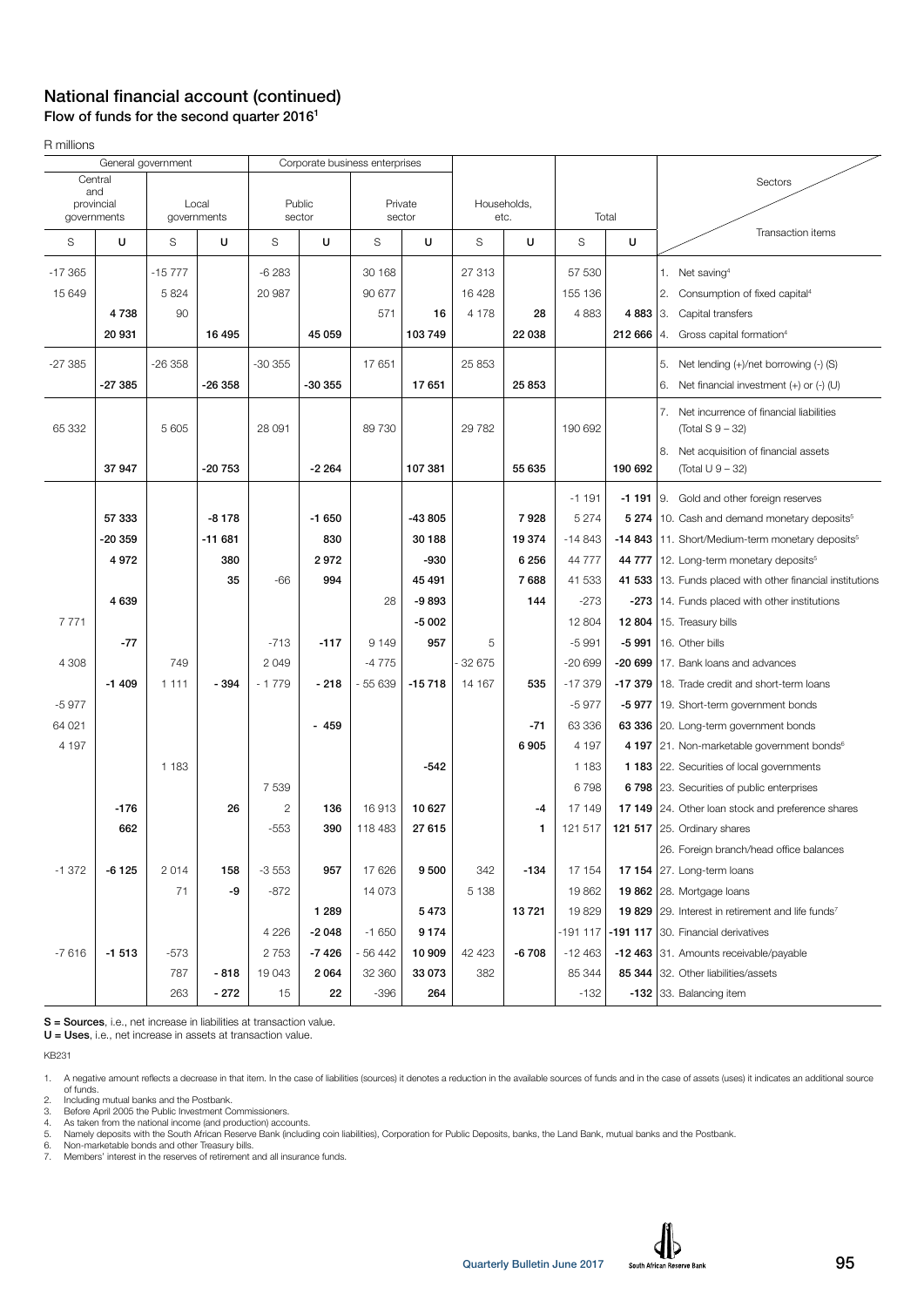#### National financial account Flow of funds for the third quarter 2016<sup>1</sup>

R millions

|                                                        |                   |           |          |                       |                           |                     |                                                  | Financial intermediaries |                                     |         |                                    |          |
|--------------------------------------------------------|-------------------|-----------|----------|-----------------------|---------------------------|---------------------|--------------------------------------------------|--------------------------|-------------------------------------|---------|------------------------------------|----------|
| Sectors                                                | Foreign<br>sector |           |          | Monetary<br>authority | institutions <sup>2</sup> | Other monetary      | Public<br>Investment<br>Corporation <sup>3</sup> |                          | Insurers and<br>retirement<br>funds |         | Other<br>financial<br>institutions |          |
| Transaction items                                      | S                 | U         | S        | U                     | S                         | U                   | S                                                | U                        | S                                   | U       | S                                  | U        |
|                                                        | 54 102            |           | 1449     |                       | 11 294                    |                     |                                                  |                          | 6 1 1 7                             |         | 9 1 8 1                            |          |
| Consumption of fixed capital <sup>4</sup><br>2.        |                   |           | 22       |                       | 4 4 6 4                   |                     |                                                  |                          | 573                                 |         | 802                                |          |
| З.                                                     | 41                | 103       |          |                       |                           |                     |                                                  |                          |                                     |         |                                    |          |
| 4.                                                     |                   |           |          | 29                    |                           | 3195                |                                                  |                          |                                     | 322     |                                    | 70       |
| 5. Net lending (+)/net borrowing (-) (S)               | 54 040            |           | 1 4 4 2  |                       | 12 5 63                   |                     |                                                  |                          | 6 3 6 8                             |         | 9913                               |          |
| Net financial investment (+) or (-) (U)<br>6.          |                   | 54 040    |          | 1442                  |                           | 12 5 63             |                                                  |                          |                                     | 6 3 6 8 |                                    | 9913     |
| 7. Net incurrence of financial liabilities             | $-66083$          |           | $-34445$ |                       | $-4450$                   |                     | 33 496                                           |                          | 3931                                |         | 32 457                             |          |
| 8. Net acquisition of financial assets                 |                   |           |          |                       |                           |                     |                                                  |                          |                                     |         |                                    |          |
|                                                        |                   | $-12043$  |          | 33 003                |                           | 8113                |                                                  | 33 496                   |                                     | 10 299  |                                    | 42 370   |
| 9. Gold and other foreign reserves                     | 5813              |           |          | 5813                  |                           |                     |                                                  |                          |                                     |         |                                    |          |
| 10. Cash and demand monetary deposits <sup>5</sup>     |                   | $-6182$   | $-7326$  | 9                     | 4 0 4 1                   | 4 0 1 2             |                                                  | 5441                     |                                     | $-1508$ |                                    | 6 1 7 2  |
| 11. Short/Medium-term monetary deposits <sup>5</sup>   |                   | $-5281$   | $-14$    | $-28591$              | 49 992                    |                     |                                                  | 1499                     |                                     | -6434   |                                    | 45 789   |
| 12. Long-term monetary deposits <sup>5</sup>           |                   | $-4203$   |          |                       | $-21614$                  |                     |                                                  | 1 3 7 3                  |                                     | 206     |                                    | $-24441$ |
| 13. Funds placed with other financial institutions     | 1452              | 517       |          |                       |                           | $-1822$             |                                                  | 5817                     |                                     | 928     | 45 453                             | 1 4 5 2  |
| 14. Funds placed with other institutions               | 3 2 7 2           |           |          |                       |                           | 2097                | 33 496                                           | 19 397                   | 19 397                              | 29 4 42 |                                    | 8793     |
|                                                        | 524               |           |          | $-102$                |                           | 10889               |                                                  |                          |                                     | 990     |                                    | 574      |
|                                                        | $-36837$          |           |          | $-37306$              | $-845$                    | $-399$              |                                                  | 11 915                   |                                     | $-189$  | $-1141$                            | $-4487$  |
| 17. Bank loans and advances                            | 7752              |           | $-2373$  | 27 191                | 2012                      | 47 388              |                                                  |                          |                                     |         | 13895                              |          |
| 18. Trade credit and short-term loans                  | 9 4 2 2           | 39 298    | 23 4 65  | $-32$                 | 33 641                    | $-5289$             |                                                  |                          | $-2957$                             | 1 373   | $-3725$                            | 5 0 66   |
| 19. Short-term government bonds                        |                   |           |          | 71                    |                           | $-18757$            |                                                  | $-147$                   |                                     | -9764   |                                    | 175      |
| 20. Long-term government bonds                         | $-542$            | 52 805    |          |                       |                           | 13 1 24             |                                                  | $-3048$                  |                                     | $-7614$ |                                    | $-5543$  |
| 21. Non-marketable government bonds <sup>6</sup>       |                   | -225      |          | 26 5 64               |                           |                     |                                                  |                          |                                     |         |                                    |          |
| 22. Securities of local governments                    |                   |           |          |                       |                           | -4                  |                                                  |                          |                                     | -93     |                                    | 86       |
|                                                        | 236               | $-815$    | 208      |                       |                           | $-110$              |                                                  | 2 5 0 6                  |                                     | 3736    | 406                                | 14       |
| 24. Other loan stock and preference shares             | 4 8 6 2           | $-8203$   |          |                       | $-8022$                   | $-3921$             |                                                  | 410                      | $-2360$                             | $-7471$ | 24                                 | 892      |
|                                                        | 16 265            | 12 093    |          |                       | 77                        | 4613                |                                                  | $-10457$                 | 319                                 | $-7916$ |                                    | 24 608   |
| 26. Foreign branch/head office balances                |                   |           |          |                       |                           |                     |                                                  |                          |                                     |         |                                    |          |
|                                                        | 9 2 8 9           | 14 163    | $-21577$ | $-9981$               | 484                       |                     |                                                  |                          | - 23                                | - 53    | $-9836$                            | 2943     |
|                                                        | 187               |           |          |                       |                           | 18 386              |                                                  |                          | -1                                  | $-10$   | 58                                 | 907      |
| 29. Interest in retirement and life funds <sup>7</sup> |                   | 1912      |          |                       |                           | 108                 |                                                  |                          | 31 094                              |         |                                    |          |
|                                                        | $-115056$         | $-114911$ |          |                       |                           | $-110965$ $-114543$ |                                                  |                          | $-1903$                             | 1 0 7 4 | -296                               | -38      |
|                                                        | 787               |           | $-9189$  | $-6463$               | 12 665                    | 15 0 25             |                                                  |                          | $-14573$                            | -8416   | -12 323                            | -19 530  |
|                                                        | 26 491            | 6989      | $-17639$ | -10 176               | 33 813                    | 36 987              |                                                  | $-1210$                  | $-25046$                            | 21 763  | - 87                               | -797     |
|                                                        |                   |           |          |                       | 271                       | 329                 |                                                  |                          | -16                                 | 255     | 29                                 | -265     |

S = Sources, i.e., net increase in liabilities at transaction value.

U = Uses, i.e., net increase in assets at transaction value.

KB230

1. A negative amount reflects a decrease in that item. In the case of liabilities (sources) it denotes a reduction in the available sources of funds and in the case of assets (uses) it indicates an additional source<br>6 fund

2. Including mutual banks and the Postbank. 3. Before April 2005 the Public Investment Commissioners. 4. As taken from the national income (and production) accounts.

5. Namely deposits with the South African Reserve Bank (including coin liabilities), Corporation for Public Deposits, banks, the Land Bank, mutual banks and the Postbank. 6. Non-marketable bonds and other Treasury bills.

7. Ne water more reserved to the reserve Bank (including coin list of the reserve Bank (including coin list of the reserves of retirement and all insurance funds.

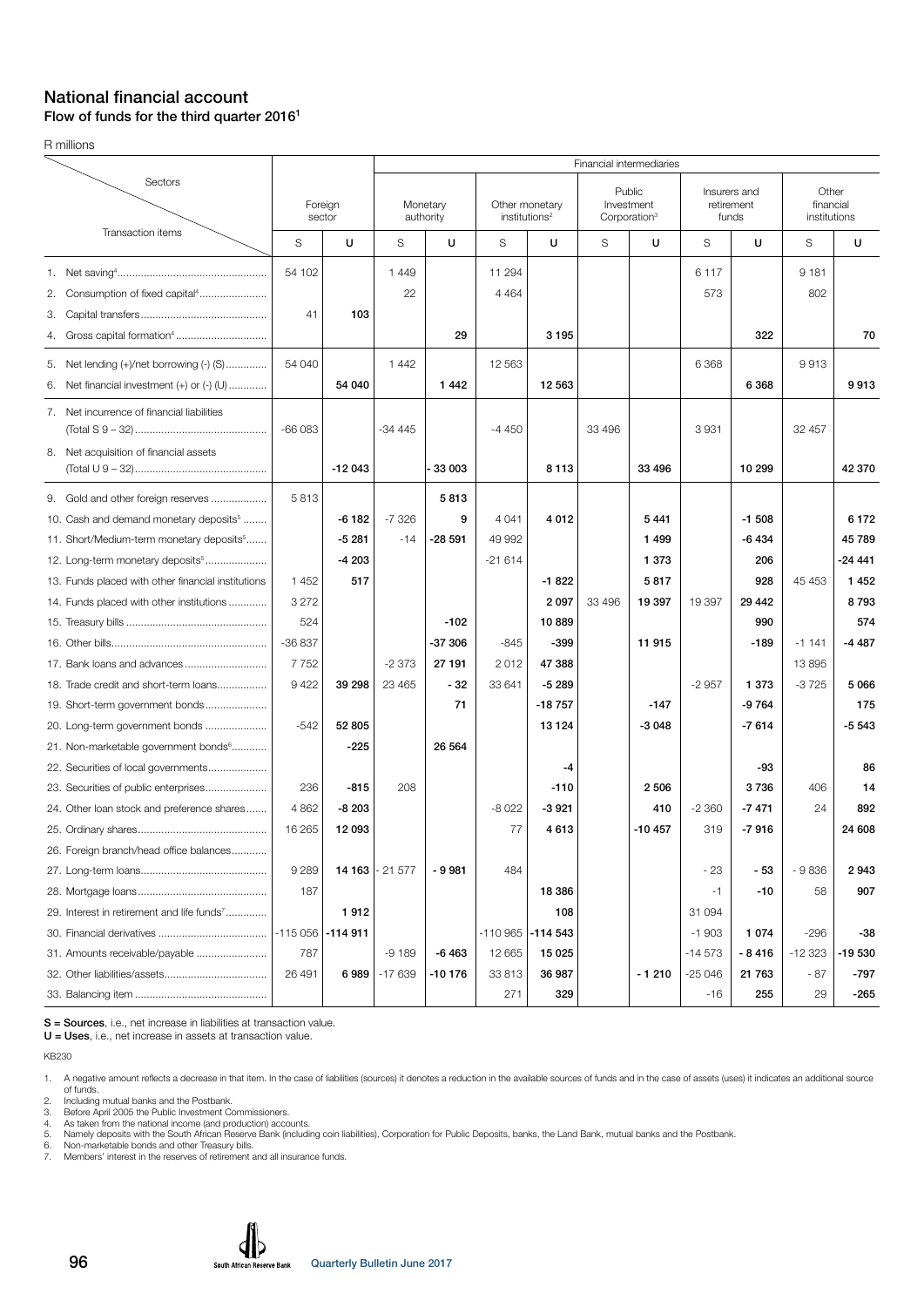### National financial account (continued) Flow of funds for the third quarter 2016<sup>1</sup>

R millions

|            |             | General government |                      |                | Corporate business enterprises |          |                   |         |                     |          |            |                                                                   |
|------------|-------------|--------------------|----------------------|----------------|--------------------------------|----------|-------------------|---------|---------------------|----------|------------|-------------------------------------------------------------------|
| Central    |             |                    |                      |                |                                |          |                   |         |                     |          |            | Sectors                                                           |
| and        |             |                    |                      |                |                                |          |                   |         |                     |          |            |                                                                   |
| provincial | governments |                    | Local<br>governments |                | Public<br>sector               |          | Private<br>sector |         | Households,<br>etc. |          | Total      |                                                                   |
| S          | U           | S                  | U                    | S              | U                              | S        | U                 | S       | U                   | S<br>U   |            | Transaction items                                                 |
|            |             |                    |                      |                |                                |          |                   |         |                     |          |            |                                                                   |
| $-40019$   |             | 859                |                      | $-8009$        |                                | 19651    |                   | 27 136  |                     | 81 761   |            | 1. Net saving <sup>4</sup>                                        |
| 15 682     |             | 5937               |                      | 21 604         |                                | 88 285   |                   | 16516   |                     | 153 885  |            | 2.<br>Consumption of fixed capital <sup>4</sup>                   |
|            | 20 471      | 10 968             |                      |                |                                | 4569     | 14                | 5 0 3 7 | 27                  | 20 615   | $20615$ 3. | Capital transfers                                                 |
|            | 21 044      |                    | 17 348               |                | 47 554                         |          | 122 736           |         | 23 348              |          | 235 646    | Gross capital formation <sup>4</sup><br>4.                        |
| $-65852$   |             | 416                |                      | $-33959$       |                                | $-10245$ |                   | 25 314  |                     |          |            | Net lending (+)/net borrowing (-) (S)<br>5.                       |
|            | -65 852     |                    | 416                  |                | $-33959$                       |          | $-10245$          |         | 25 314              |          |            | Net financial investment $(+)$ or $(-)$ (U)<br>6.                 |
|            |             |                    |                      |                |                                |          |                   |         |                     |          |            |                                                                   |
| 86 048     |             | 207                |                      | 25 049         |                                | 48 0 20  |                   | 53 994  |                     | 178 224  |            | 7.<br>Net incurrence of financial liabilities<br>(Total S 9 – 32) |
|            |             |                    |                      |                |                                |          |                   |         |                     |          |            |                                                                   |
|            | 20 196      |                    | 623                  |                | $-8910$                        |          | 37 775            |         | 79 308              |          | 178 224    | Net acquisition of financial assets<br>8.<br>(Total $U$ 9 – 32)   |
|            |             |                    |                      |                |                                |          |                   |         |                     |          |            |                                                                   |
|            |             |                    |                      |                |                                |          |                   |         |                     | 5813     |            | 5813 9. Gold and other foreign reserves                           |
|            | -29 515     |                    | $-624$               |                | 621                            |          | 11 940            |         | 6349                | $-3285$  |            | -3 285 10. Cash and demand monetary deposits <sup>5</sup>         |
|            | 15806       |                    | 1 2 1 2              |                | 3701                           |          | 9 1 6 9           |         | 13108               | 49 978   |            | 49 978   11. Short/Medium-term monetary deposits <sup>5</sup>     |
|            | 4769        |                    | 1                    |                | 818                            |          | $-5156$           |         | 5019                | $-21614$ |            | $-21614$   12. Long-term monetary deposits <sup>5</sup>           |
|            |             |                    | -10                  | 645            | 849                            |          | 21 228            |         | 18 591              | 47 550   | 47 550     | 13. Funds placed with other financial institutions                |
|            | 6493        |                    |                      |                |                                | 44       | $-10569$          |         | 556                 | 56 209   | 56 209     | 14. Funds placed with other institutions                          |
| 10 119     |             |                    |                      |                |                                |          | $-1708$           |         |                     | 10 643   | 10 643     | 15. Treasury bills                                                |
|            | $-77$       |                    |                      | $-240$         |                                | 7814     | $-711$            | -5      |                     | $-31254$ | $-31254$   | 16. Other bills                                                   |
| 26 061     |             | $-1488$            |                      | 4315           |                                | 26812    |                   | $-2407$ |                     | 74 579   | 74 579     | 17. Bank loans and advances                                       |
|            | 9974        | $-1492$            | 585                  | 298            | 124                            | 14 290   | 17853             | 3 0 8 0 | 7070                | 76 022   | 76 022     | 18. Trade credit and short-term loans                             |
| $-28422$   |             |                    |                      |                |                                |          |                   |         |                     | $-28422$ |            | -28 422   19. Short-term government bonds                         |
| 50 205     |             |                    |                      |                | -33                            |          |                   |         | -28                 | 49 663   |            | 49 663 20. Long-term government bonds                             |
| 26 5 26    |             |                    |                      |                |                                |          |                   |         | 187                 | 26 5 26  |            | 26 526 21. Non-marketable government bonds <sup>6</sup>           |
|            |             | $-167$             |                      |                |                                |          | $-156$            |         |                     | $-167$   |            | -167   22. Securities of local governments                        |
|            |             |                    |                      | 4 4 7 0        |                                |          |                   |         | $-11$               | 5 3 2 0  |            | 5 320 23. Securities of public enterprises                        |
|            | $-176$      |                    | 32                   | $-3272$        | $-1$                           | 237      | 9 9 0 8           |         | $-1$                | $-8531$  |            | -8 531 24. Other loan stock and preference shares                 |
|            | 18 062      |                    |                      | $\overline{4}$ | $-1428$                        | 31 704   | 8794              |         |                     | 48 369   |            | 48 369 25. Ordinary shares                                        |
|            |             |                    |                      |                |                                |          |                   |         |                     |          |            | 26. Foreign branch/head office balances                           |
| $-10404$   | 20419       | $-176$             | $-13$                | 8 1 1 1        | $-10642$                       | 10730    | 9916              | $-627$  | 57                  | $-14029$ |            | -14 029 $ 27$ . Long-term loans                                   |
|            |             | $-291$             | -8                   | 56             |                                | 11 4 18  |                   | 7848    |                     | 19 275   |            | <b>19 275</b> 28. Mortgage loans                                  |
|            |             |                    |                      |                | -55                            |          | 3921              |         | 25 208              | 31 094   |            | 31 094 29. Interest in retirement and life funds <sup>7</sup>     |
|            |             |                    |                      | 1981           | $-8959$                        | $-2788$  | 8 3 5 0           |         |                     | -229 027 |            | -229 027 30. Financial derivatives                                |
| 11 963     | 15 279      | 203                |                      | - 14 225       | 8 4 8 1                        | - 48 639 | $-34940$          | 45 970  | 3 2 0 3             | $-27361$ | - 27 361   | 31. Amounts receivable/payable                                    |
|            |             | 3 4 6 4            | $-414$               | 22 679         | $-2289$                        | $-3686$  | $-10729$          | 135     |                     | 40 124   |            | 40 124 32. Other liabilities/assets                               |
|            |             | 154                | $-138$               | 227            | $-97$                          | 84       | 665               |         |                     | 749      |            | 749 33. Balancing item                                            |

S = Sources, i.e., net increase in liabilities at transaction value.

U = Uses, i.e., net increase in assets at transaction value.

KB231

1. A negative amount reflects a decrease in that item. In the case of liabilities (sources) it denotes a reduction in the available sources of funds and in the case of assets (uses) it indicates an additional source<br>6 fund

2. Including mutual banks and the Postbank. 3. Before April 2005 the Public Investment Commissioners.

4. As taken from the national income (and production) accounts.<br>5. Namely deposits with the South African Reserve Bank (including coin liabilities), Corporation for Public Deposits, banks, the Land Bank, mutual banks and

6. Non-marketable bonds and other Treasury bills. 7. Members' interest in the reserves of retirement and all insurance funds.

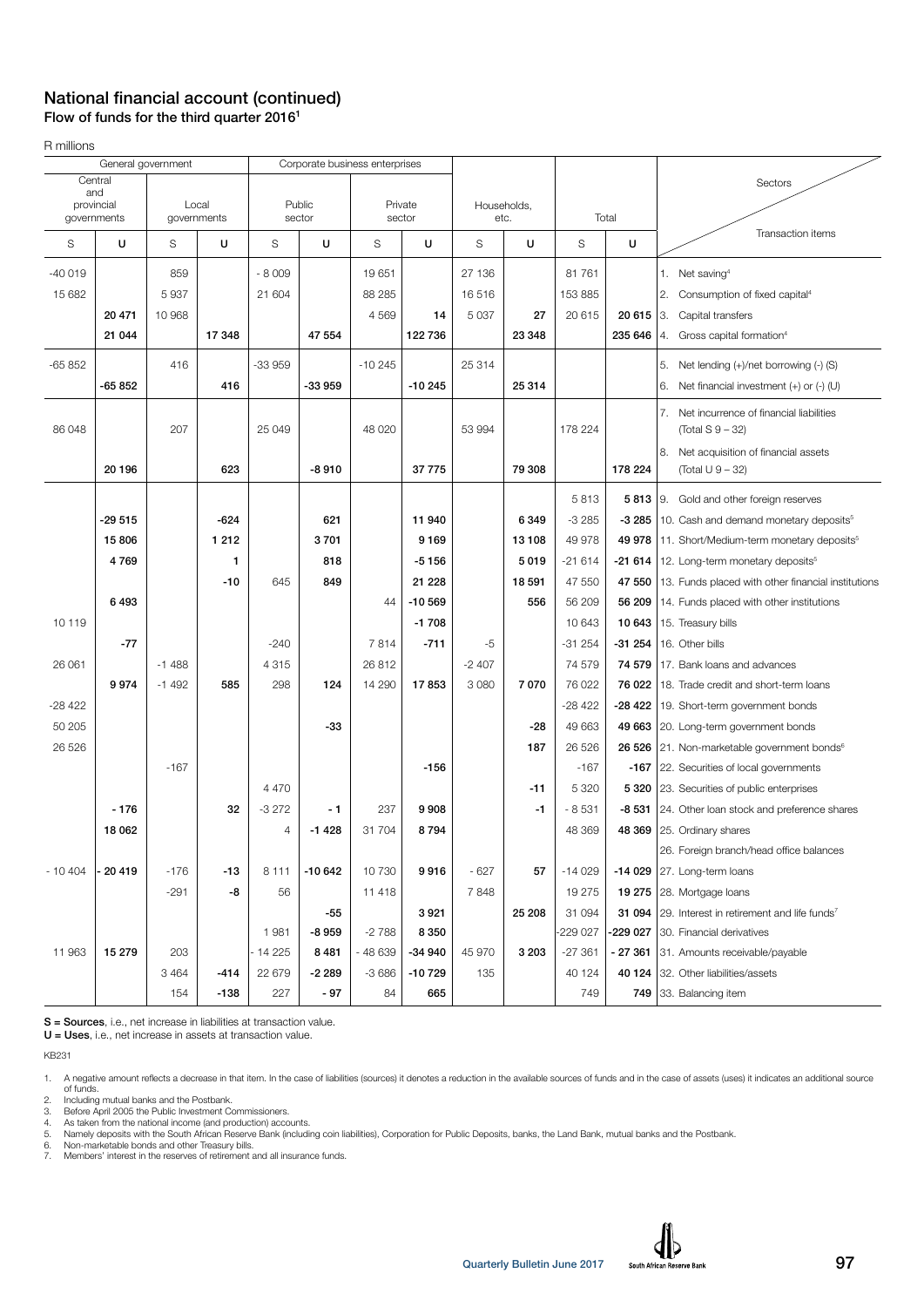#### National financial account Flow of funds for the fourth quarter 2016<sup>1</sup>

R millions

|                                                                                                                                                                                                  |                                          |                               |                             |                              |                                  |                                             |                                                  | Financial intermediaries    |                                     |                                    |                                      |                                       |
|--------------------------------------------------------------------------------------------------------------------------------------------------------------------------------------------------|------------------------------------------|-------------------------------|-----------------------------|------------------------------|----------------------------------|---------------------------------------------|--------------------------------------------------|-----------------------------|-------------------------------------|------------------------------------|--------------------------------------|---------------------------------------|
| Sectors                                                                                                                                                                                          |                                          | Foreign<br>sector             | Monetary<br>authority       |                              |                                  | Other monetary<br>institutions <sup>2</sup> | Public<br>Investment<br>Corporation <sup>3</sup> |                             | Insurers and<br>retirement<br>funds |                                    | Other<br>financial<br>institutions   |                                       |
| Transaction items                                                                                                                                                                                | S                                        | U                             | S                           | U                            | S                                | U                                           | S                                                | U                           | S                                   | U                                  | S                                    | U                                     |
| 2. Consumption of fixed capital <sup>4</sup><br>З.<br>4.                                                                                                                                         | 4613<br>39                               | 100                           | $-1827$<br>23               | 41                           | 16 120<br>4 6 23                 | 2071                                        |                                                  |                             | 7491<br>575                         | 727                                | 10 043<br>815                        | 41                                    |
| Net lending (+)/net borrowing (-) (S)<br>5.<br>Net financial investment (+) or (-) (U)<br>6.                                                                                                     | 4 5 5 2                                  | 4 5 5 2                       | $-1845$                     | $-1845$                      | 18 672                           | 18 672                                      |                                                  |                             | 7 3 3 9                             | 7 3 3 9                            | 10817                                | 10817                                 |
| 7. Net incurrence of financial liabilities<br>8. Net acquisition of financial assets                                                                                                             |                                          | $-127195$                     | 9 2 5 3                     | 7 4 0 8                      | -58 695                          | $-40023$                                    | 46 652                                           | 46 652                      | 35 283                              | 42 622                             | 16 700                               | 27 517                                |
| 9. Gold and other foreign reserves<br>10. Cash and demand monetary deposits <sup>5</sup><br>11. Short/Medium-term monetary deposits <sup>5</sup><br>12. Long-term monetary deposits <sup>5</sup> | 39 501                                   | 3572<br>1 1 4 2<br>2650       | 38 279<br>$-19$             | 39 501<br>-9                 | 57 654<br>62 587<br>$-31892$     | 16466                                       |                                                  | 25 693<br>13 149<br>-13 136 |                                     | 2 3 2 2<br>6 2 3 6<br>$-384$       |                                      | $-5231$<br>9628<br>-25 022            |
| 13. Funds placed with other financial institutions<br>14. Funds placed with other institutions                                                                                                   | $-1025$<br>9 0 67<br>941                 | -80                           |                             | 101                          |                                  | $-740$<br>13 038<br>19 335                  | 46 652                                           | 3 1 6 2<br>4 2 6 4          | 4 2 6 4                             | -83<br>43 969<br>-660              | 36 896                               | $-1025$<br>$-3539$<br>1 4 5 6         |
| 18. Trade credit and short-term loans                                                                                                                                                            | $-9611$<br>$-9888$<br>$-13445$           | $-24699$                      | $-4$<br>$-2068$<br>$-15320$ | $-9404$<br>$-2207$<br>$-107$ | 2 3 4 0<br>11<br>- 49 676        | $-229$<br>$-4273$<br>10686                  |                                                  | 2510                        | 17 738                              | 34<br>$-491$                       | 44<br>$-10290$<br>2 4 4 6            | 21 315<br>5 6 20                      |
| 19. Short-term government bonds<br>20. Long-term government bonds<br>21. Non-marketable government bonds <sup>6</sup>                                                                            | 212                                      | 15 083<br>-636                |                             | $-79$                        |                                  | $-7126$<br>32763                            |                                                  | 1756                        |                                     | 2705<br>8713                       |                                      | 4 1 3 7<br>15 379                     |
| 22. Securities of local governments<br>23. Securities of public enterprises<br>24. Other loan stock and preference shares                                                                        | 1 0 8 8<br>6560<br>$-63332$              | 942<br>$-461$<br>$-7757$      | $-1105$                     |                              | $-805$<br>3930                   | -46<br>$-7381$<br>3740<br>1 2 8 8           |                                                  | 3<br>$-1047$<br>10 298      | 7572<br>66                          | -82<br>2571<br>$-7311$<br>$-24445$ | 1 6 2 0<br>$-532$                    | $-4$<br>4 6 3 7<br>$-8702$<br>$-6133$ |
| 26. Foreign branch/head office balances                                                                                                                                                          | 17616<br>247                             | 17 531                        | $-16383$                    | $-13$                        | $-402$                           | 23 078                                      |                                                  |                             | 1 140                               | 8459<br>-41                        | 3790<br>143                          | 1725<br>1 1 5 1                       |
| 29. Interest in retirement and life funds <sup>7</sup><br>31. Amounts receivable/payable                                                                                                         | $-127$ 113 $-125$ 741<br>$-447$<br>17882 | 1 7 5 4<br>$-1150$<br>$-9345$ | -6<br>5879                  | -2<br>-20 373                | -124 636 -127 480<br>4<br>21 892 | $-172$<br>$-1348$<br>$-11466$               |                                                  |                             | 11 157<br>296<br>17412<br>$-24272$  | -416<br>6848<br>-4 992             | $-285$<br>$\overline{4}$<br>$-17102$ | $-153$<br>4 2 3 2<br>7785             |
|                                                                                                                                                                                                  |                                          |                               |                             |                              | 298                              | $-156$                                      |                                                  |                             | - 90                                | $-330$                             | - 34                                 | 261                                   |

S = Sources, i.e., net increase in liabilities at transaction value.

U = Uses, i.e., net increase in assets at transaction value.

KB230

1. A negative amount reflects a decrease in that item. In the case of liabilities (sources) it denotes a reduction in the available sources of funds and in the case of assets (uses) it indicates an additional source<br>6 fund

2. Including mutual banks and the Postbank. 3. Before April 2005 the Public Investment Commissioners. 4. As taken from the national income (and production) accounts.

5. Namely deposits with the South African Reserve Bank (including coin liabilities), Corporation for Public Deposits, banks, the Land Bank, mutual banks and the Postbank. 6. Non-marketable bonds and other Treasury bills. 7. Ne water more reserved to the reserve Bank (including coin list of the reserve Bank (including coin list of the reserves of retirement and all insurance funds.